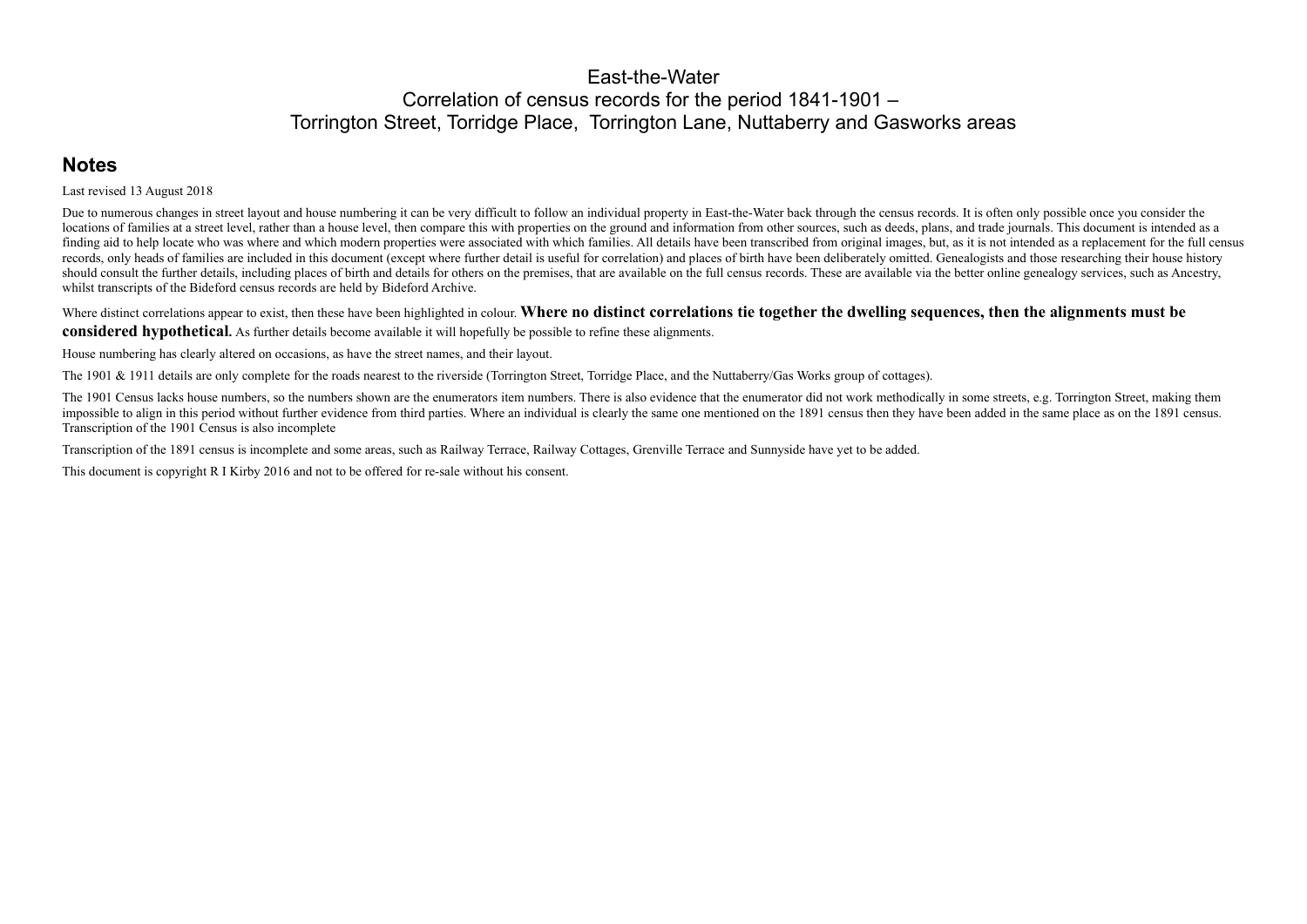## **Torrington Street (East Side)**

| 1841                                                                                                                              | 1851                                                                                       | 1861                                                                                                             | 1871                                                                                                                                               | 1881                                                                                                                        | 1891                                                                                                                                                                       | 1901                                                                                                                                           | 1911                                                                                                                                                      |
|-----------------------------------------------------------------------------------------------------------------------------------|--------------------------------------------------------------------------------------------|------------------------------------------------------------------------------------------------------------------|----------------------------------------------------------------------------------------------------------------------------------------------------|-----------------------------------------------------------------------------------------------------------------------------|----------------------------------------------------------------------------------------------------------------------------------------------------------------------------|------------------------------------------------------------------------------------------------------------------------------------------------|-----------------------------------------------------------------------------------------------------------------------------------------------------------|
| Sq 1. James Plunkett, 45,<br>In [sic] Keeper [Trade<br>directories have the Swan<br>as Plucknett in 1839 and<br>Pucknett in 1844] | James Plucknett, 63, Inn<br>Keeper                                                         | Torridge Street, Elizabeth<br>Colwill, Head, Wid, 40,<br>Innkeeper                                               | 50 Torrington Street, John<br>Dark, Head, Mar, 49, Inn<br>Keeper [1878/9 White's<br>directory gives Dark as<br>keeper of the Swan]                 | 27 Torrington Street<br>'Swan Inn", Catherine<br>Dark, Head, W, 55, Inn<br>Keeper                                           | 50 Torrington Street, >4<br>rooms, Catherine Dark,<br>Head, Widr, 63,<br>Innkeeper, neither<br>employed or employer                                                        | EN 65 Torrington St,<br>Alfred James Dark, head,<br>M, 36, Tailor, worker<br>[Listed in a 1902 Trad<br>Directory as Inn Keeper at<br>the Swan] | Swan Inn, 8 rooms, Alfred<br>James Dark, Head, 46,<br>married, Innkeeper, own<br>a/c                                                                      |
| Sq 2. John Buller, 60, [?]<br>Customs with one servant                                                                            | John Baller, 72, Retired<br><b>Custom House</b><br>Comptroller, with one<br>servant        | Torridge Street, Elizabeth<br>A Fry, head, Wid, 37,<br>House Proprietor                                          | 49 Torrington Street,<br>William Pidley, Head,<br>Married, 45, General Lab<br>+four surnames boarding<br>+ several members of the<br>Croker family | 26 Torrington Street,<br>William H Pedlar, Head,<br>Mar, 55, Genl Labourer                                                  | 49 Torrington Street, 4<br>rooms, William Henry<br>Dark, Head, M, 35,<br><b>Brewer</b><br>49 Torrington Street, 4<br>rooms, Charles Dunn,<br>Head, M, 25, House<br>Painter | EN 89 Torrington St, John<br>Martin, Head, M,                                                                                                  |                                                                                                                                                           |
| Sq 3. Hugh Anesell, 75,<br>Shoe m                                                                                                 | William May, Head, Un,<br>31, Shoemaker, with one<br>servant                               | Torridge Street, Mary Ann<br>Colwill, Head, Un, 17,<br>Shopkeeper                                                | 48 Torrington Street,<br>James Phillips, Head, Mar,<br>41, Plumber                                                                                 | 25 Torrington Street,<br>James Phillips, Head, Mar,<br>51, Grocer                                                           | $48, >4$ rooms, James<br>Phillips, Head, M, 63,<br>Grocer, employer                                                                                                        | EN 88 Torrington St,<br>James Phillips, Head,<br>Widr, 70, Grocer, Own<br>Account                                                              | 48 Torrington Street, 6<br>rooms, James Phillips,<br>Head, 82, Married, Shop<br>Keeper                                                                    |
| Sq 4. Jane Carter, 60, Ind                                                                                                        | Sarah Norman, Head,<br>Mar, 28, Dressmaker                                                 | Torridge Street, Eliza<br>Sluman, Wife (husband is<br>Head absent at sea), Mar,<br>29, Sailors Wife              | 47 Torrington Street, Mary<br>Bale <sup>1</sup> , Head, Mar, 49,<br>Captain's Wife (with two<br>lodgers)                                           | 24 Torrington Street,<br>Henry Friendship, Head,<br>Mar, Gen'l Commission<br>Agent                                          | $47, >4$ rooms, Henry<br>Friendship, Head, M, 70,<br><b>Retired Draper</b>                                                                                                 | EN 87 Torrington St,<br>Mary Shute, head, M, 30,<br>Shoemaker Booter, worker                                                                   | 47 Torrington Street, 6<br>rooms, James Phillips<br>Junr, Head, 45, Married,<br>Shop Keeper Assistant<br>[Shop Keeper struck out<br>and annotated Grocer] |
| Sq 5.Wm Anesell, 30,<br>Shoe m                                                                                                    | Samuel Bowden, Head,<br>Mar, 63 Lime Merchant's<br>Labourer, with one servant<br>(lodging) | Torridge Street, John<br>Collier, Head, Mar, 38,<br>Bisquit Baker & c<br>(Master), employing 2<br>men and 2 boys | 46 Torrington Street, Mark 23 Torrington Street,<br>Baker, 26, Travelling<br>Draper                                                                | George Doherty, Head,<br>Unm, 43, Commercial<br>Clerk Breway                                                                | $46, >4$ rooms, Oliver<br>Sluman, Head, M, 60,<br>Postman                                                                                                                  | EN 86 Torrington St,<br>Oliver Sluman, head, M,<br>70, Postman Civ M,<br>worker                                                                | 46 Torrington Street, 7<br>rooms, Mary Anne<br>Sluman, Head, 78, Widow,<br>Housekeeper, at home                                                           |
| Sq 6. Edward Huphry, 70,<br>$\text{Cooper} + \text{one}$ servant                                                                  |                                                                                            | Torridge Street, William<br>Hammett, Head, Mar, 31,<br>Sail Maker (Master,<br>employing 2 men $& 4$<br>boys)     | 45 Torrington Street,<br>Henry Curry, Head, Mar,<br>32, Railway Guard                                                                              | 22 Torrington Street, Mary 45, >4 rooms, William<br>Weston, Head, W, 54,<br>Annuitant                                       | Sluman, Head, M, 56,<br>Shipwright                                                                                                                                         | EN 85 Torrington St,<br>Richard J Dymond, head,<br>M, 37, Hotel Waiter Inn,<br>worker                                                          | 45 Torrington Street, 6<br>rooms, James Burrow,<br>Head, 56, Married,<br>Signalman, Railway,<br>Worker                                                    |
| Sq 7. Simon Lake, 60,<br>Taylor                                                                                                   |                                                                                            | Torridge Street, James<br>Pickard, Head, Mar, 50,<br>Culm Miner                                                  | 44 Torrington Street,<br>James Pickard, Head, Mar,<br>60, General Lab                                                                              | 21 Torrington Street,<br>George E Jacobs, Head,<br>Mar, 58, Master Mariner<br>$MS + Mary Rapson (sister)$<br>in Law, $76$ ) | $ 44, > 4$ rooms, John Johns<br>Backway, Head, M, 32,<br>Carriage Smith                                                                                                    | EN 84 Torrington St, 4<br>rooms, John B Branch,<br>head, M, 28, Sailor,<br>worker                                                              | 44 Torrington Street, 4<br>rooms, John Williams,<br>Head, 60, Married,<br>General Labourer                                                                |
| Sq 8. Samuel Radcliffe,<br>$\vert 60, \mathrm{Ag}\ \mathrm{Lab}$                                                                  |                                                                                            |                                                                                                                  |                                                                                                                                                    |                                                                                                                             |                                                                                                                                                                            |                                                                                                                                                |                                                                                                                                                           |

1 In 1875 Richard Bale, a mariner, held one of the three properties 45-47 Torrington Street, ["Bideford, North Devon" North Devon Journal 25 November 1875 p4 c5] His presence is confirmed from an Abstract of Title for thes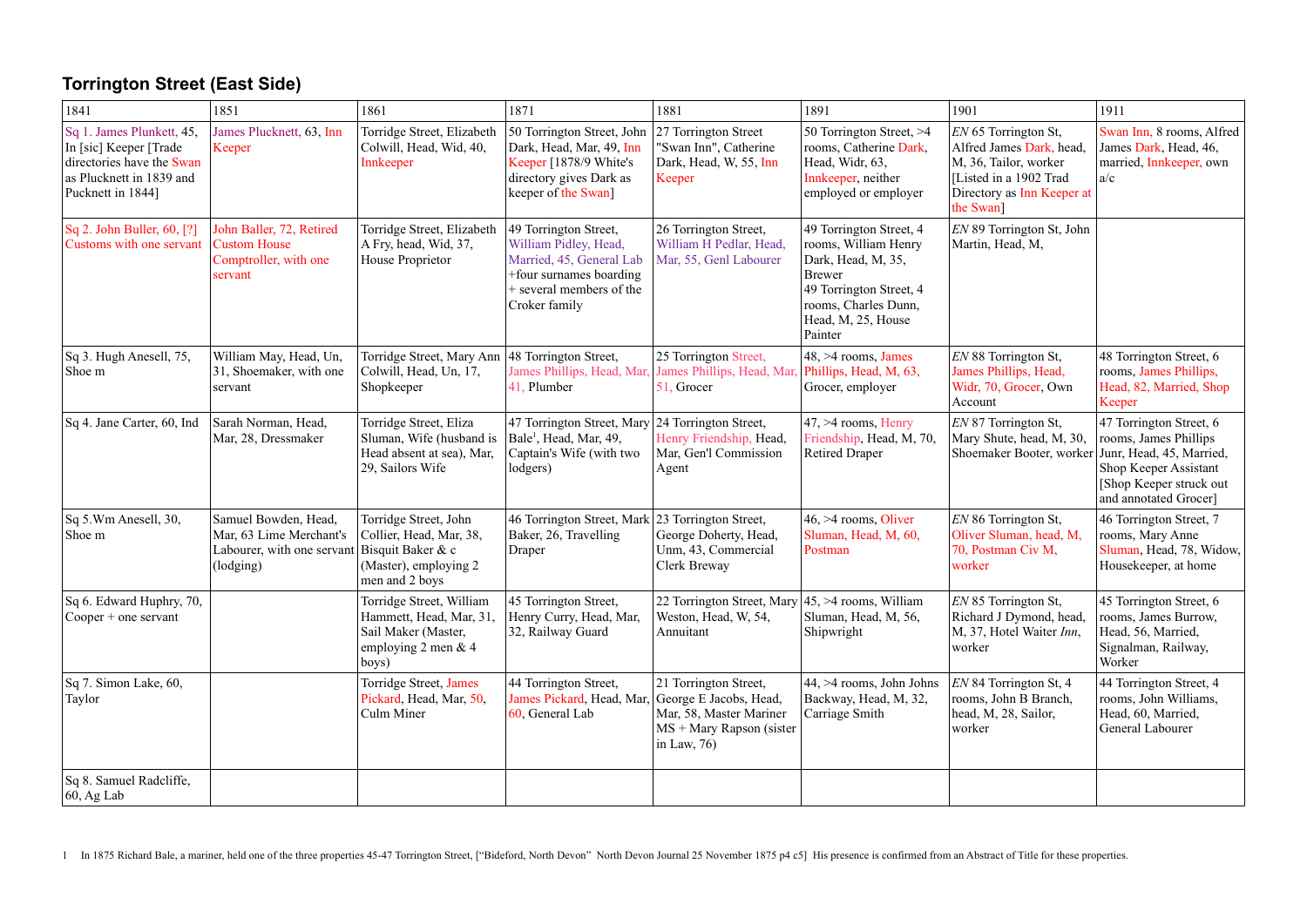| 1841                                                                            | 1851                                                                                                                                     | 1861                                                                                                                                  | 1871                                                                          | 1881                                                                                                                      | 1891                                                                                            | 1901                                                                                            | 1911                                                                                                                 |
|---------------------------------------------------------------------------------|------------------------------------------------------------------------------------------------------------------------------------------|---------------------------------------------------------------------------------------------------------------------------------------|-------------------------------------------------------------------------------|---------------------------------------------------------------------------------------------------------------------------|-------------------------------------------------------------------------------------------------|-------------------------------------------------------------------------------------------------|----------------------------------------------------------------------------------------------------------------------|
| Sq 9. Richard Lukes, 30,<br>$\vert$ Ag Lab + Mary Finker,<br>$ 25, \text{Ind} $ |                                                                                                                                          | Torridge Street, William E 43 Torrington Street,<br>Taylor, Head, Mar, 34,<br>Culm Miner                                              | James Daniel Junr, Head,<br>30, Ship Carpenter                                | 20 Torrington Street,<br>James Barrow, Head, Mar,<br>26, Railway Porter                                                   | 43, 4 rooms, Edward Lee,<br>Head, M, 28, Cab Driver<br>Groom                                    | EN 83 Torrington St, 4<br>rooms, Hartwell Mitchell,<br>head, S, 18, Hairdresser,<br>own account | 43 Torrington Street, 4<br>rooms, John Avery, Head,<br>46, Married, Mineral<br>Water Salesman, worker                |
| Sq 10. Wm Stevens, 25,<br>Engineer                                              |                                                                                                                                          | Torridge Street, James<br>Jewell, Head, Mar, 27,<br>Sawyer                                                                            |                                                                               |                                                                                                                           |                                                                                                 |                                                                                                 |                                                                                                                      |
| Sq 11. Wm Spearman, 39,<br>Shipwright [on 1851]                                 | William Spearman, Head,<br>Mar, 49, Shipwright,<br>Journeyman                                                                            |                                                                                                                                       | 42 Torrington Street,<br>William Spearman, Head,<br>Mar, 69, Shipwright       |                                                                                                                           | 42, 4 rooms, William<br>Dobbs, Head, M, 74,<br><b>Retired Brewer</b>                            | EN 82 Torrington St, 4<br>rooms, William Turner,<br>head, M, 33, Shoemaker,<br>own account      | 42 Torrington Street, 4<br>rooms, William Turner,<br>Head, 43, Married,<br>Bootmaker, own account,<br>at home        |
|                                                                                 |                                                                                                                                          | Torridge Street, William<br>Waters, Head, Mar, 29,<br>Ship Builder, Master,<br>employing 7 men                                        | 41 Torrington Street,<br>Thomas Vandercock,<br>Head, Mar, 32,<br>Cordwainer   | 19 Torrington Street,<br>Joseph Copp, Head, Mar,<br>59, Bargeman, with lodger<br>(Colwill)                                | 41, 4 rooms, Fanny Copp,<br>Head, Wid, 66, with<br>boarders Bissett, Harriss,<br>M'Craing, Hunt | EN 81 Torrington St, 4<br>rooms, Jessie H Moore,<br>Head, M, 26, Wall Mason,<br>worker          | 41 Torrington Street, 4<br>rooms, Mary Jane Ware,<br>Head, 74, Widow                                                 |
| Sq 12. John Glover, 25,<br>Gardener                                             |                                                                                                                                          | Torridge Street, Thomas<br>Hocknay, Head, Mar, 55,<br>Barge Man                                                                       | 40 Torrington Street, John<br>Metherall, Head, Mar, 53,<br><b>Block Maker</b> | 18 Torrington Street, John<br>Memesall, Head, Mar, 63.<br><b>Block Maker and Boat</b><br>Builder                          | $ 40, >4$ rooms, William<br>Crump, Head, M, 32, Colt<br>Trainer Groom                           |                                                                                                 |                                                                                                                      |
| Sq 13. George Sloman <sup>[?]</sup> ,<br>$ 70, Ag$ Lab                          |                                                                                                                                          | Torridge Street, Catherine<br>Slocombe, Head, Wid, 52,<br>Laundress                                                                   |                                                                               |                                                                                                                           |                                                                                                 | EN 80 Torrington St,<br>William T Grant, head, M.<br>53, Blacksmith, own<br>account             | Torrington Street, 6<br>rooms, William Thomas<br>Grant, Head, 63, Married,<br>Blacksmith, own account                |
| Sq 14. John Shutt, 35,<br>Mason                                                 | Torrington Lane, Phillip<br>Beer, Head, Mar, 39,<br>Culm Mining Company,<br>Accountant                                                   | Torridge Street, Peter<br>Steer, Head, Mar, 71,<br>Labourer (Coal Merchant)                                                           |                                                                               |                                                                                                                           |                                                                                                 |                                                                                                 | 25 Torrington Street, 4<br>rooms, William Prust,<br>Head, 63, Married,<br>Foreman Plate Layer,<br>worker             |
| Sq 15. Mary Dannell, 50,<br>  Ind                                               | Torrington Lane, Mary<br>Dannell, Head, Widow,<br>62, Laundress                                                                          | Torridge Street, Bryant<br>Ching, Head, Mar, 47,<br>Potter (Master employing<br>6 men $\&$ 3 boys), with<br>John Dark (father in law) |                                                                               |                                                                                                                           |                                                                                                 |                                                                                                 | 24 Torrington Street, 3<br>rooms, Kate Florence<br>Prust, Wife, 38, Married<br>[Cover gives head as Mr<br>Wm. Prust] |
|                                                                                 | One House Uninhabited                                                                                                                    |                                                                                                                                       |                                                                               |                                                                                                                           |                                                                                                 |                                                                                                 |                                                                                                                      |
| Sq 16. Richard Longmead,<br>75, Shoe M [on 1851]                                | Torrington Lane, Richard<br>Longmead, Head, Mar, 83,<br>a Pauper (Shoe Maker)                                                            |                                                                                                                                       |                                                                               |                                                                                                                           |                                                                                                 |                                                                                                 |                                                                                                                      |
| Sq 17. 1 unoccupied house Torrington Lane, Head,                                | Mar, 34, George E Parkin,<br>Boat Builder (Master)<br>[Parken House and Boat]<br>Yard was said to be on the<br>site of the Board School] |                                                                                                                                       |                                                                               | 17 Torrington Street<br>"Board School For Girls<br>& Boys", Harriet<br>Parkhouse, Head, Mar, 48,<br>Ship Carpenter's Wife | , >4 rooms, William<br>Parkhouse, Head, M, 58,<br>Coal Merchant                                 |                                                                                                 |                                                                                                                      |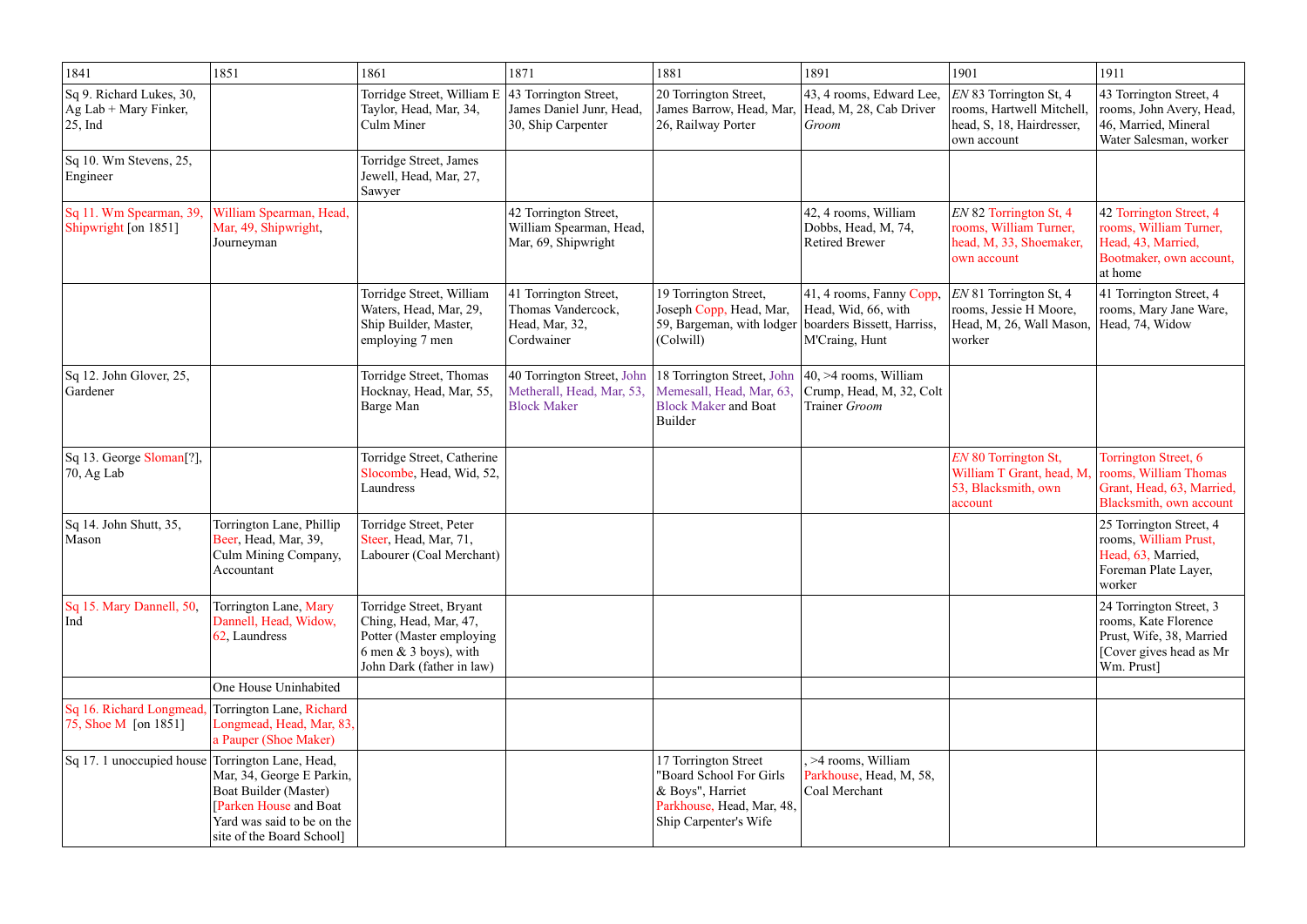| 1841 | 1851 | 1861 | 1871 | 1881                                                                                     | 1891                                                                       | 1901                                                                                       | 1911 |
|------|------|------|------|------------------------------------------------------------------------------------------|----------------------------------------------------------------------------|--------------------------------------------------------------------------------------------|------|
|      |      |      |      | 16 Torrington Street, Mark 25, 4 rooms, William<br>Bow, Head, Mar, 31,<br>Railway Porter | Prust, Head, M, 44,<br>General Labourer                                    | $ EN 79$ Torrington St, 4<br>rooms, William Prust,<br>head, M, 53, Railway<br>plate Packer |      |
|      |      |      |      | 15 Torrington Street,<br>William Binsey, Head,<br>Mar, 74, Farm Labourer                 | $ 24, 4$ rooms, Fred'k Jas<br>Griffis, Head, M, $27$ ,<br>General Labourer | $ EN 78$ Torrington St, 4<br>rooms, Alfred W Prust,<br>head, M, 29, Gas Worker,<br>worker  |      |

# **Torridge Place**

| 1841 | 1851 | 1861 | 1871 | 1881 | 1891                                                                                            | 1901                                                                                             | 1911                                                                                                                         |
|------|------|------|------|------|-------------------------------------------------------------------------------------------------|--------------------------------------------------------------------------------------------------|------------------------------------------------------------------------------------------------------------------------------|
|      |      |      |      |      | 9 Torridge Terrace,<br>unoccupied                                                               | EN 150, Torridge Place,<br>Robert Kivell, head, m,<br>67, Retired Bargeman,<br>worker            | 9 Torridge Place, 4 rooms,<br>Robert Kivell, Head, 70,<br>Married, Retired<br>Bargeman                                       |
|      |      |      |      |      | 8 Torridge Terrace, >4<br>rooms, Mark Bow, Head,<br>Married, 41, Railway<br>Signalman           | EN 151, Torridge Place,<br>Mark Bow, Head, M, 51,<br>Railway Signalman,<br>worker                | 8 Torridge Place, 6 rooms,<br>Elizabeth Bow, Head, 56,<br>Widow, Housekeeper,<br>Own Account, at home                        |
|      |      |      |      |      | 7 Torridge Terrace, >4<br>rooms, William J Copp,<br>married, 28, Mason                          | EN 152, Torridge Place,<br>William J Copp, head, M,<br>38, Mason                                 | 7 Torridge Place, 7 rooms,<br>Susan Jane Herniman, 61,<br>Widow, House Keeper,<br>own account, at home <sup>2</sup> $()$     |
|      |      |      |      |      | 6 Torridge Terrace, >4<br>rooms, John Mills, Head,<br>married, 37, Blacksmith                   | EN 153, Torridge Place,<br>John Mills, Head, M, 48,<br>Blacksmith, own account                   | 6 Torridge Place "St<br>Mawes", 6 rooms, John<br>Herbert Short, Head, 32,<br>Married, Accountant,<br>Timber Merchant, worker |
|      |      |      |      |      | 5 Torridge Terrace, >4<br>rooms, William Kivell,<br>Head, Married, 35,<br>Bargeman              | EN 154, Torridge Place,<br>William Hy Kivell, head,<br>M, 45, Bargeman                           | 5 Torridge Place, 7 rooms,<br>William Henry Kivell,<br>Head, 56, Married,<br>Bargeman, Employer                              |
|      |      |      |      |      | 4 Torridge Terrace, >4<br>rooms, unoccupied                                                     | EN 155, Torridge Place,<br>Frederick Gaffita, Head,<br>M, 39, General Labourer,<br>worker        | 4 Torridge Place, 5 rooms,<br>Alfred Kevan, Head, 45,<br>Married, Timber Haulier,<br>Worker                                  |
|      |      |      |      |      | 3 Torridge Terrace, >4<br>rooms, Robert Herniman,<br>Head, Married, 33, Coach<br><b>Builder</b> | EN 156, Torridge Place,<br>Robert Herniman, head,<br>M, 45, Carriage Builder,<br>own account     | 3 Torridge Place, 5 rooms,<br>John Colwill, Head, 50,<br>Married, Store Manager,<br>General Merchant                         |
|      |      |      |      |      | 2 Torridge Terrace, >4<br>rooms, John Easlow,<br>Head, Married, 43, Engine<br><b>Driver</b>     | EN 157, Torridge Place,<br>John Easton, head, M, 53,<br><b>Electric Engine Driver,</b><br>worker | 2 Torridge Place, 6 rooms,<br>John Easton, Head, 63,<br>Married, Driver of<br><b>Stationary Engine, worker</b>               |

2 step-sons Edmund Robert Hernimnan & George Egerton Herniman are Carriage Painter and Carriage Smith respectively, on own account, but not at home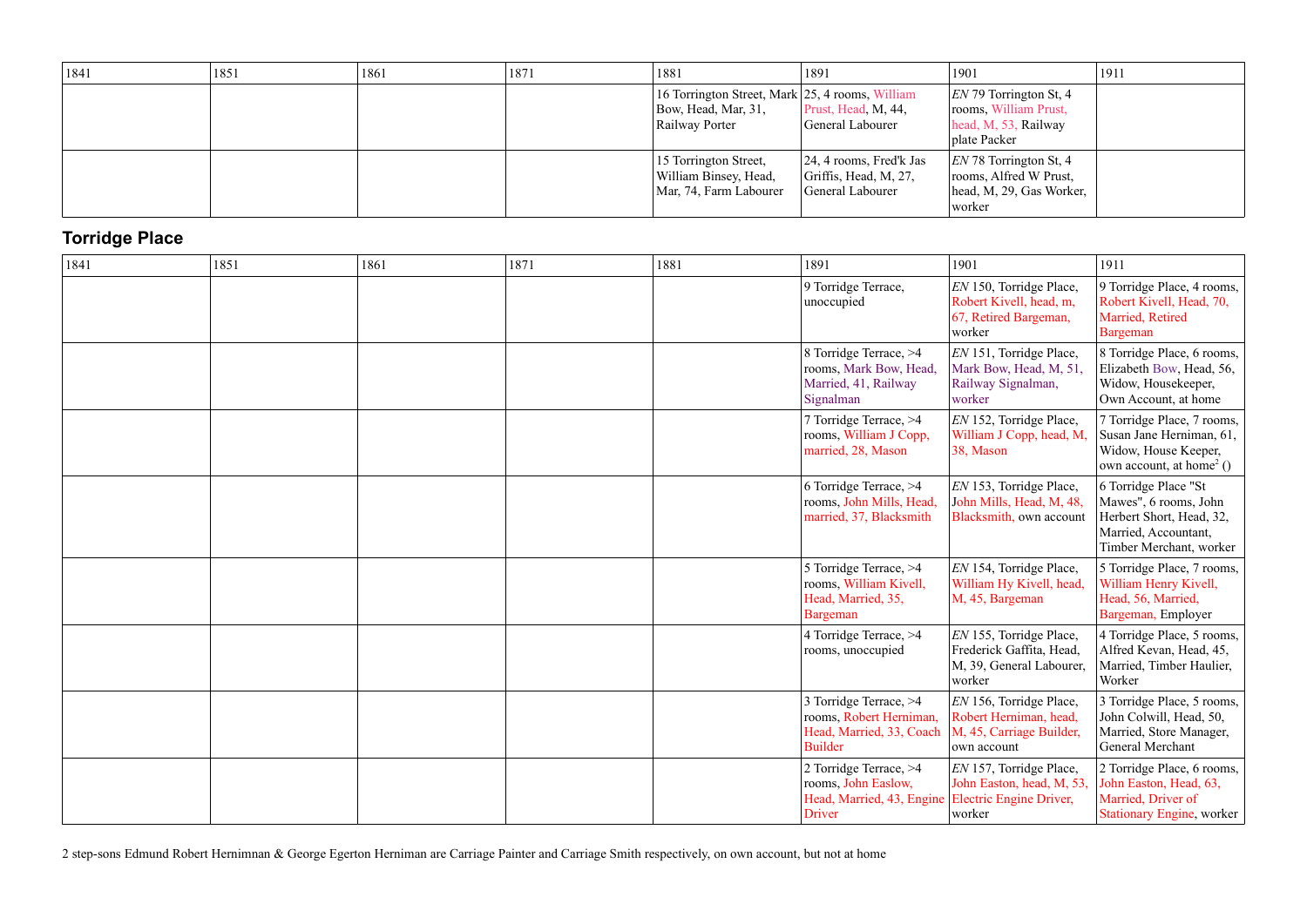| 1841 | 1851 | 1861 | 1871 | 1881 | 1891                                                                      | 1901                                                                                                                        | 1911                                                                     |
|------|------|------|------|------|---------------------------------------------------------------------------|-----------------------------------------------------------------------------------------------------------------------------|--------------------------------------------------------------------------|
|      |      |      |      |      | l Torridge Terrace, >4<br>rooms, William Phear,<br>Head, Married, Carrier | $ EN 158$ , Torridge Place,<br>William Phear, Head, M, Sidney Bow, Head, 29,<br>64, Carrier, own account   Married, Carrier | 1 Torridge Place, 6 rooms,<br>$ $ (General), own account, at $ $<br>home |

# **Nuttaberry and Gasworks area**

| 1841                                                                 | 1851                                                                                                 | 1861                                                               | 1871                                                                                                                      | 1881                                                                         | 1891                                                                                     | 1901                                                                                                   | 1911                                                                                                                        |
|----------------------------------------------------------------------|------------------------------------------------------------------------------------------------------|--------------------------------------------------------------------|---------------------------------------------------------------------------------------------------------------------------|------------------------------------------------------------------------------|------------------------------------------------------------------------------------------|--------------------------------------------------------------------------------------------------------|-----------------------------------------------------------------------------------------------------------------------------|
|                                                                      |                                                                                                      |                                                                    |                                                                                                                           |                                                                              | <b>Steam Saw Mill</b>                                                                    |                                                                                                        |                                                                                                                             |
|                                                                      |                                                                                                      |                                                                    |                                                                                                                           |                                                                              | Carriage Works                                                                           |                                                                                                        |                                                                                                                             |
| Sq 18. Eliza Heade, 25,<br>  Ind                                     | Torrington Lane,<br>(Nuttaberry) John Cole,<br>Head, Mar, 34, Mariner                                |                                                                    |                                                                                                                           |                                                                              | 1 Hackwalls Cottage,,<br>Robert Saunders, Head,<br>married, 63, Labourer                 | EN 162, Hows Cottages,<br>Elizabeth Ann Sanders,<br>head, Wid, 53, Laundress,<br>own account           | How Cottages, 4 rooms,<br>William Mills, Head, 34,<br>Married, Grocers Carter,<br>worker                                    |
| Sq 19. Anthony Lake, 45,<br>$\operatorname{Ag}\, \operatorname{Lab}$ | Torrington Lane,<br>(Nuttaberry) John<br>Passmore, Head, Mar, 30,<br>Barge Man                       | Nuttaberry, John<br>Passmore, Head, Mar, 38,<br>$\vert$ Ag Lab     |                                                                                                                           |                                                                              | 2 Hackwalls Cottage,,<br>William Barwell, Head,<br>Widower, 41, Labourer                 | EN 163, 2 Hows Cottages,<br>William Burnett, Head,<br>Mar, 49, Stationary<br>Engine Driver, worker     | How Cottages, 6 rooms,<br>William Burnett, Head,<br>60, Married, Engine<br>Driver of Stationary<br>Engine, worker           |
| Sq 20. One unoccupied                                                |                                                                                                      | Nuttaberry, Thomas Johns,<br>Head, Mar, 46, Culm<br>Miner          |                                                                                                                           |                                                                              | 3 Hackwells Cottage,,<br>William Heane, Head,<br>Married, 49, Labourer                   | EN 164, 3 Hows Cottages,<br>William Hearn, Head,<br>Mar, 58, General<br>Labourer, worker               | How Cottages, 5 rooms,<br>William Hearn, Husband,<br>67, Married, District<br>Council Labourer, District<br>Council, Worker |
| Sq 21. John Crocker, 40,<br><b>Boat Builder</b>                      | Torrington Lane<br>(Nuttaberry), John<br>Richards, Head, Mar, 33,<br><b>Lime Merchant's Labourer</b> |                                                                    | 1 Nuttaberry, John<br>Richerds, Head, Mar, 56,<br>Limeburner                                                              | 1 Nuttaberry, John<br>Richards, Head, Mar, 65.<br><b>Lime Burner</b>         | 1 Nuttaberry<br>Cottage, 4, Samuel<br>Lilleyjohns, Head,<br>Married, 38, Lime Burner     | EN 159, Gas Cottages, 4<br>rooms, Samuel Littlejohn,<br>Head, M, 46, Horseman<br>on Farm, worker       | The Gas Works, 4 rooms,<br>Samuel Littlejohns, Head,<br>57, Married, labourer Gas<br>Works, worker                          |
| Sq 22. James Pedler, 15,<br> Ap                                      |                                                                                                      | Nuttaberry, Alfred Palmer,<br>Head, Mar, 48, Road<br>Contractor    | 2 Nuttaberry, Frederick<br>Jas Francis Slufer, Head,<br>Mar, 31, Miner                                                    | 2 Nuttaberry, William<br>Hearn, Head, Mar, 38,<br>Road Labourer              | 2 Nuttaberry Cottage, 4,<br>John Paddow, Head,<br>Married, 28, Labourer                  | EN 160, Gas Cottages, 4<br>Rooms, James Paddon,<br>Head, M, 32, General<br>Labourer, worker            | Gas Cottages, 4 rooms,<br>James Paddon, Head, 44,<br>Widower, Gas Works<br>Labourer, Worker                                 |
| Sq 23. Henry Slocombe,<br>$ 35,$ Gasman                              | Torrington Lane,<br>(Nuttaberry) Henry<br>Hocombe, Head, Mar, 48,<br>Gas Engineer                    | Gas Works, Henry<br>Slocombe, Head, Mar, 56,<br><b>Gas Stoker</b>  | 3 Nuttaberry, Elizabeth<br>Slocombe, Head, W, 69,<br>(Invalid), with Charles<br>Webb, lodger & William<br>Welland, lodger |                                                                              |                                                                                          |                                                                                                        |                                                                                                                             |
| Sq 24. George Slumans,<br>$30$ , Ag Lab                              | Torrington Lane,<br>(Nuttaberry) Thomas<br>Williams, Head, Mar, 29,<br>Gas Fitter & Plumber          | Gas Works, Thomas<br>Williams, Head, Mar, 39,<br><b>Gas Fitter</b> | 4 Nuttaberry, Thomas<br>Williams, Head, Mar, 49,<br><b>Gas Fitter</b>                                                     | Gas House, Thomas<br>Williams, Head, Mar, 59,<br><b>Manager of Gas Works</b> | Gas Work Cottage,<br>Fredrick Fulford, Head,<br>Married, 30, Manager Gas<br><b>Works</b> | $EN$ 161, Gas Cottages, $>4$<br>rooms, Frederick Fulford,<br>Head, M, 40, Gas Works<br>Manager, worker | Nuttaberry House, 8<br>rooms, Frederick Fulford,<br>Head, 50, Married,<br><b>Manager of Gas Works</b>                       |
|                                                                      |                                                                                                      |                                                                    |                                                                                                                           |                                                                              | <b>Bideford Gas Works</b>                                                                |                                                                                                        |                                                                                                                             |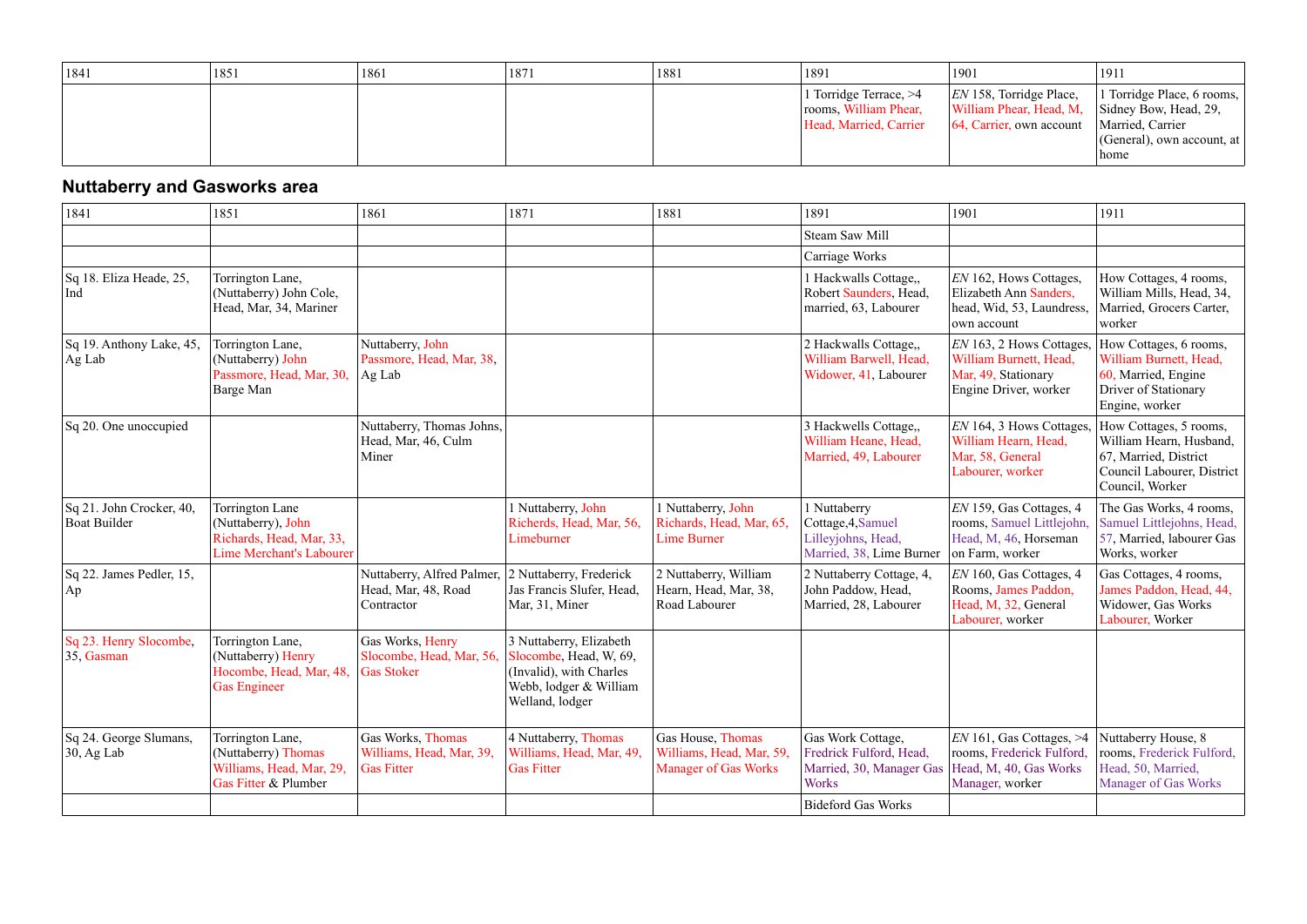| 1841 | 1851 | 1861                                                                                              | 1871 | 1881 | 1891            | 1901 | 1911 |
|------|------|---------------------------------------------------------------------------------------------------|------|------|-----------------|------|------|
|      |      | Kennel Court, John<br>Arnold, Head 56, Sawyer<br>+ James Blight, Head,<br>$\vert$ Mar, 70, Ag Lab |      |      |                 |      |      |
|      |      | Kennel Court, John Heal,<br>Head, Mar, 36, Ag Lab                                                 |      |      |                 |      |      |
|      |      |                                                                                                   |      |      | Store & Stables |      |      |

## **Torridge Street**

Details for 1901 & 1911 yet to be added

| 1841                                                      | 1851                                                                                                                                             | 1861                                                                                                                 | 1871                                                                                                             | 1881                                                                                | 1891                                                                                | 1901 | 1911 |
|-----------------------------------------------------------|--------------------------------------------------------------------------------------------------------------------------------------------------|----------------------------------------------------------------------------------------------------------------------|------------------------------------------------------------------------------------------------------------------|-------------------------------------------------------------------------------------|-------------------------------------------------------------------------------------|------|------|
| Charles Broke, 70, Smyth Torrington Lane, Samuel          | Galliver, Head, Mar, 44,<br>Blacksmith. employing 2<br>men<br>(Richard Essery, 42, &<br>John Lake, 26, as<br>Lodgers)                            | Torrington Road,<br>Catherine Mannins, Wife,<br>Mar, 52, Maltster Wife<br>(husband away on<br>business)              | 39 Torrington St, William<br>Southwood, Head, Mar,<br>66, Labourer (General)                                     | 20 Torridge Street, Mary<br>May, Head, W, 56, Washer rooms, William Copp,<br>Woman  | 20 Torridge Street, 4<br>Head, Mar, 43, Shipwright                                  |      |      |
| 1 unoccupied                                              |                                                                                                                                                  | Torrington Road, William<br>Frost [or Freal], Head,<br>Mar, 69, Potter                                               | 38 Torrington St, Mary<br>Pallisster, Head, W, 64,<br><b>Formerly Upholstress</b>                                | 19 Torridge Street,<br>Elizabeth Isaac, W, 60,<br>Formerly Domestic Gen'l<br>Serv't | 19 Torridge Street, 3<br>rooms, William Taylor,<br>Head, Marriage, 23,<br>Labourer  |      |      |
|                                                           |                                                                                                                                                  | Torrington Road, Richard<br>Lake, Head, Mar, 57,<br>Engine Driver Culm Mine                                          | 37 Torrington St, Robert<br>Bowden, Head, Mar, 47,<br>Labourer + Robert<br>Tithescott, Lodger, Unm,<br>25, Mason | 18 Torridge Street, Harvey<br>Newcombe, Head, Mar,<br>Scavenger                     | 18 Torridge Street, 4<br>rooms, William Hancock,<br>Head, Widower, 60,<br>Labourer  |      |      |
| John White, 40, Ag Lab                                    | Torrington Lane, Peter<br>Steer, Head, Mar, 52,<br><b>Agricultural Labourer</b><br>(with lodgers with<br>surnames Kivell, Paddon,<br>and Prance) | Torrington Road, Thomas<br>Bucknay, Head, Mar, 24,<br>Shipwright                                                     | 36 Torrington St, Frances<br>Squire, Head, Mar, 34,<br><b>Stone Merchant</b>                                     | 17 Torridge Street, Jane<br>Evans, Head, Unm, 34,<br>Washerwoman                    | 17 Torridge Street, 4<br>rooms, Frederick<br>Bluehouse, Head,<br>Married, 24, Mason |      |      |
| Sq 64a . Bryant Ching, 25,<br>potter                      | Torrington Lane, James<br>Truman, Head, Mar, 43,<br>Culm Miner                                                                                   | Torrington Road,<br>Elizabeth Shute, Head,<br>Und, 56, Laundress $+$<br>Elizabet Hatter, Daur,<br>Mar, 31, Laundress | One of the 27-35<br>Torrington Street gap on<br>this census?                                                     | 16 Torridge Street,<br>William H Copp, Head,<br>Mar, 33, Bargeman                   | 16 Torridge Street, 4<br>rooms, John Shortridge,<br>Head, Married, 75,<br>Labourer  |      |      |
| $\vert$ Sq 64. Mary Powell, 40,<br><b>School Mistress</b> | Torrington Lane, Grace<br>Lewis, Head, Widow, 65,<br>Schoolmistress                                                                              | Torrington Road, Susan<br>Coly, Head, Un, 51,<br>Laundress                                                           | One of the 27-35<br>Torrington Street gap on<br>this census?                                                     | 15 Torridge Street,<br>William Halls, Head, Mar<br>23, Shipwright                   | 15 Torridge Street, 3<br>rooms, William Halls,<br>Head, Married, 36,<br>Shipwright  |      |      |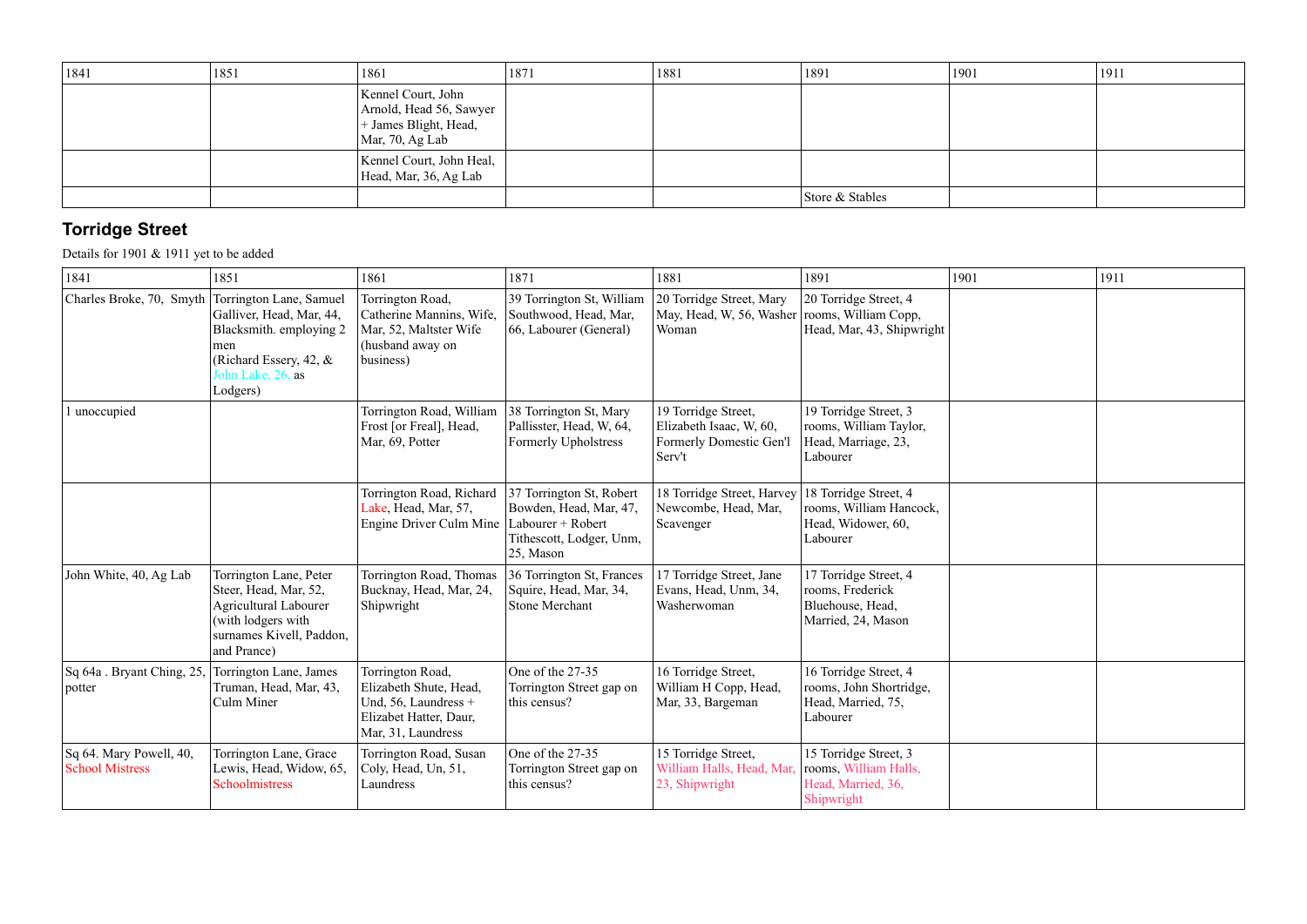| 1841                                                      | 1851                                                                              | 1861                                                                                    | 1871                                                                               | 1881                                                                          | 1891                                                                                            | 1901 | 1911 |
|-----------------------------------------------------------|-----------------------------------------------------------------------------------|-----------------------------------------------------------------------------------------|------------------------------------------------------------------------------------|-------------------------------------------------------------------------------|-------------------------------------------------------------------------------------------------|------|------|
|                                                           | Torrington Lane, Edward<br>Colley, Head, Widr, 75, a<br>Pauper (Labourer)         | Torrington Road, Thomas<br>Kievrell, Head, Mar, Ag.<br>Lab.                             | One of the 27-35<br>Torrington Street gap on<br>this census?                       | 14 Torridge Street,<br>Edward Hooper, Head,<br>Mar, 38, Gen'l Labourer        | 14 Torridge Street, 4<br>rooms, John Williams,<br>Head, Married, 36,<br>Labourer                |      |      |
|                                                           | Torrington Lane, Thomas<br>Evans, Head, Mar, 28,<br>Blacksmith (Journeyman)       | Torrington Road, John<br>Hartins, Head, Mar, 21,<br>Quay Porter                         | One of the 27-35<br>Torrington Street gap on<br>this census?                       | 13 Torridge Street,<br>William Copp, Head, Mar,<br>65, Farm Labourer          | 13 Torridge Street, 3<br>rooms, William Copp,<br>Head, Married, 77,<br>Labourer                 |      |      |
| Sq 63. William Wackley,<br>$30$ , Ag Lab                  | Torrington Lane, William<br>Wakeley, Head, Mar, 39,<br>Ship Porter                |                                                                                         |                                                                                    | 12 Torridge Street, Robert<br>Sanders, Head, Mar, 42,<br>Gen'l Labourer       | 12 Torridge Street, >4<br>rooms, Nicholas<br>Mountjoy, Head, Married,<br>35, Gas Stoker         |      |      |
| Sq 62. Ann Babb, 55, Ind                                  | Torrington Lane, John<br>Wakely, Head, Mar, 67,<br>Quarryman                      | Torrington Road, John<br>Makely, Head, Widr, 74<br><b>Quarry Man</b>                    | One of the 27-35<br>Torrington Street gap on<br>this census?                       | 11 Torridge Street,<br>Thomas Folland, Head,<br>Mar, 73, Gen'l Labourer       | 11 Torridge Street, 4<br>rooms, Henry Slee, Head,<br>Married, 28, Gas Fitter                    |      |      |
| Sq 61. Robert Bier, Ag<br>Lab                             |                                                                                   | Torrington Road, Richard<br>H Futtock, Head, Mar, 20,<br>Ship Smith                     | One of the 27-35<br>Torrington Street gap on<br>this census?                       | 10 Torridge Street,<br>William H Copp, Head,<br>Mar, 40 Sawyer                | 10 Torridge Street, >4<br>rooms, Henry Copp,<br>Head, Married, 30,<br>Sawyer                    |      |      |
| $ $ Sq 60. George Paddon, 55.<br>$\vert$ Ag Lab           | Torrington Lane, Samuel<br>Paddon, Head, Mar, 26,<br><b>Agricultural Labourer</b> | William Copp, Head, Mar,<br>46, Ag Lab                                                  | 26 Torrington St, William<br>Copp, Head, Mar, 60,<br>Labourer (Genral)             | 9 Torridge Street, Samuel<br>Shortridge, Head, Mar, 33<br>Potter's Apprentice | 9 Torridge Street, >4<br>rooms, Thomas Isaac,<br>Head, Married, 44,<br>Sailmaker                |      |      |
| Sq 59. Gideon Pearse, 30,<br><b>Fish Monger</b>           | Torrington Lane, John<br>White, Head, Mar, 57,<br><b>Agricultural Labourer</b>    | John White, Head, Mar,<br>60, Quay Porter                                               | 25 Torrington St, James<br>Spearman, Head, Mar, 25,<br>Railway Engineer<br>Fireman | 8 Torridge Street, John<br>Isaac, Head, Mar, 48,<br>Shoemaker                 | 8 Torridge Street, 4 rooms,<br>Samuel Shortridge, Head,<br>Married, 39, Labourer                |      |      |
| Sq 58. William Leakes,<br>$ 45, Ag$ Lab                   | 1 house uninhabited                                                               |                                                                                         |                                                                                    | 7 Torridge Street, James<br>Backway, Head, Widr, \$8,<br>Ship's Carpenter     | 7 Torridge Street, 4 rooms,<br>Thomas Backway, Head,<br>Widower, 39, Shipwright                 |      |      |
| $\vert$ Sq 57. 1 house<br>uninhabited                     |                                                                                   |                                                                                         |                                                                                    |                                                                               |                                                                                                 |      |      |
| Sq 56. William Cock, 35,<br>$\operatorname{Ag}\text{Lab}$ | Torrington Lane, Thomas<br>Johns, Head, Mar, 37,<br>Culm Miner                    | George Isaac, Head, Mar,<br>56, Cordwainer + Andrew<br>Harvey, Head, Mar, 68,<br>Ag Lab | One of the 27-35<br>Torrington Street gap on<br>this census?                       | 6 Torridge Street, William<br>Shortridge, Head, Mar, 35<br>Ag. Labourer       | 6 Torridge Street, 4 rooms,<br>William Shortridge, Head,<br>Married, 41, Labourer               |      |      |
| Sq. 55. William Gabriel,<br>$ 40,$ Shoe m                 | Torrington Lane, John<br>Williams, Head, Mar, 35,<br><b>General Labourer</b>      | John Williams, Head, Mar, One of the 27-35<br>$ 45, Ag$ Lab                             | Torrington Street gap on<br>this census?                                           | 5 Torridge Street, James<br>Bartlett, Head, Mar, 37,<br>Railway Labourer      | 5 Torridge Street, 4 rooms,<br>Elyabeth Bennett, Head,<br>Widow, 30, Living on her<br>own means |      |      |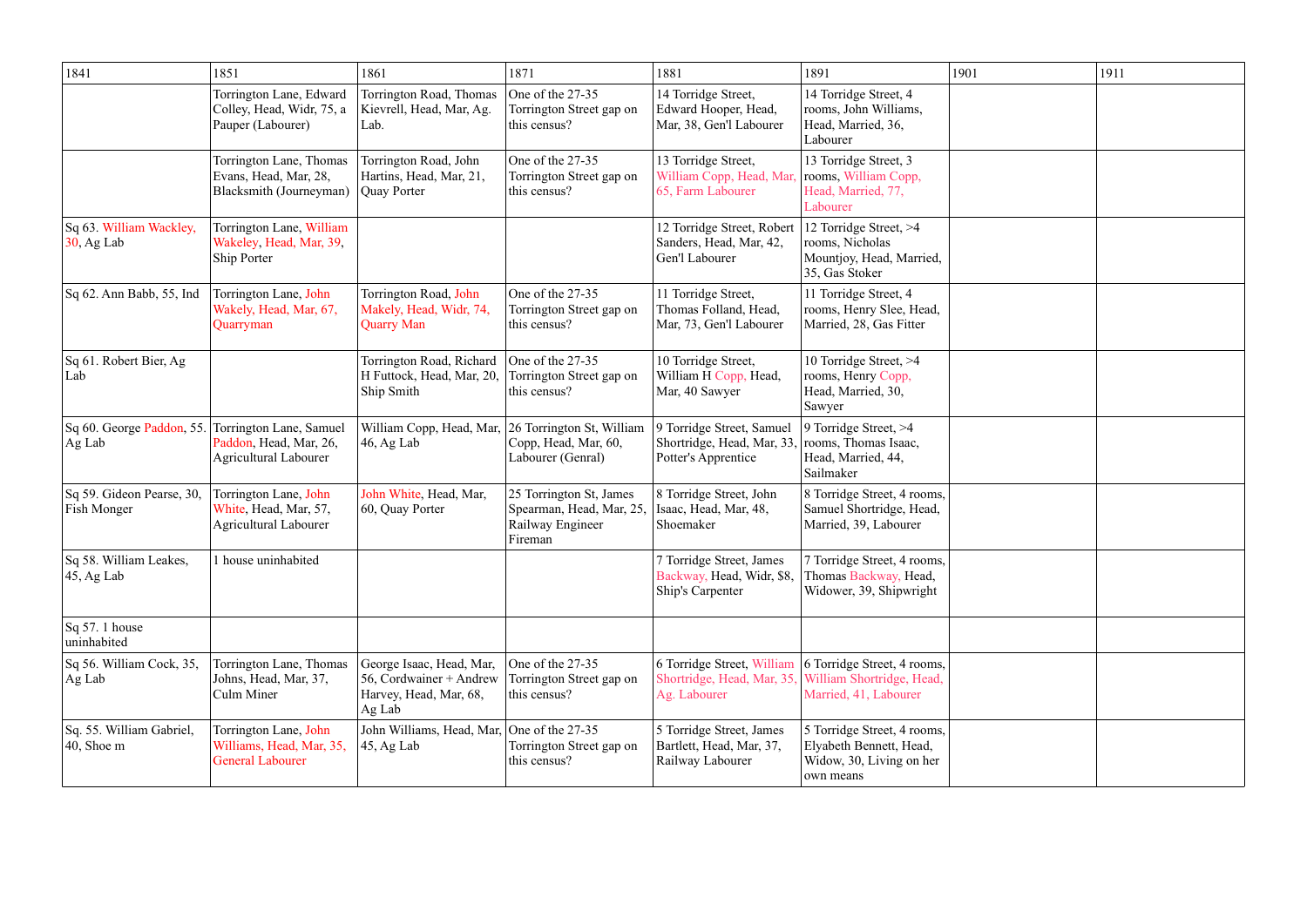| 1841                                        | 1851                                                                               | 1861                                                                                    | 1871                                                         | 1881                                                                               | 1891                                                                                                     | 1901 | 1911 |
|---------------------------------------------|------------------------------------------------------------------------------------|-----------------------------------------------------------------------------------------|--------------------------------------------------------------|------------------------------------------------------------------------------------|----------------------------------------------------------------------------------------------------------|------|------|
| $\vert$ Sq 54a. Mary King, 20,<br>  Ind     | Torrington Lane, William<br>Redcliffe, Head, Mar, 50,<br>Bargeman                  | William Redcliff, Head,<br>Mar, $60$ , Ag Lab + James<br>Rorke, Head, Mar, 27,<br>Mason | One of the 27-35<br>Torrington Street gap on<br>this census? | 4 Torridge Street,<br>Frederick Friendship,<br>Head, Mar, 42, Railway<br>Parcelman | 4 Torridge Street, 4 rooms,<br>Frederick Friendship,<br>Head, Married, 58,<br>Labourer                   |      |      |
| $\vert$ Sq 54. Ann Adams, 55,<br>  Ind      |                                                                                    | Elizabeth Cole, Wife, Mar, One of the 27-35<br>45, Laundress (Head at<br>sea)           | Torrington Street gap on<br>this census?                     | 3 Torridge Street, William<br>Blackmore, Head, Mar,<br>62, Gen'l Labourer          | 3 Torridge Street, 4 rooms,<br>William Blackmor, Head,<br>Married, 69, Labourer                          |      |      |
| $\vert$ Sq 53. John Mountjoy, 30,<br>Taylor |                                                                                    | William Passmore, Head,<br>Mar, 28, Potter                                              | One of the 27-35<br>Torrington Street gap on<br>this census? | Sharley, Head, Mar, 29,<br>Railway Labourer                                        | 2 Torridge Street, William 2 Torridge Street, 3 rooms,<br>Charles Hooper, Head,<br>Married, 26, Bargeman |      |      |
| Sq 52. Alfred Palmer, 25,<br>$\vert$ Ag Lab | Torrington Lane, Edward<br>Griffey, Head, Mar, 55,<br><b>Agricultural Labourer</b> |                                                                                         |                                                              | Torridge Street, Edward<br>Pedlar, Head, Mar, 60,<br>Gen'l Labourer                | Torridge Street, >4<br>rooms, Edward Pedler,<br>Head, Married, 70,<br>Labourer                           |      |      |

#### **Railway Terrace**

Details for 1901 & 1911 yet to be added

| 1841                                 | 1851                                                                          | 1861                                           | 1871                                                                    | 1881                                                                             | 1891                                                                                                          | 1901 | 1911 |
|--------------------------------------|-------------------------------------------------------------------------------|------------------------------------------------|-------------------------------------------------------------------------|----------------------------------------------------------------------------------|---------------------------------------------------------------------------------------------------------------|------|------|
| Sq 53. John Piper, 60,<br>Shipwright | 1 House uninhabited                                                           | William Redcliff, Head,<br>Mar, 28, Ship Smith | 38 Torrington Lane, Eliza<br>Arnold, Head, W, 75,<br>Sawyer's Wife      | Paddon, Head, Mar, 46,<br>Gen'l Labourer                                         | 38 Torrington Lane, Philip   4 Railway Place, 3 rooms,<br>Rodger Edgecombe,<br>Head, Widower, 73,<br>Labourer |      |      |
|                                      | Torrington Lane, Robert<br>Lake, Head, Mar, above<br>$ 35, \text{Barge Man} $ | Richard Lake, Head, Mar,<br>53, Barge Man      | 37 Torrington Lane,<br>Phillip Paddon, Head,<br>Mar, Labourer (General) | 37 Torrington Lane,<br>Elizabeth Jeffrey, Head,<br>Mar, 26, Shipwright's<br>Wife | 3 Railway Place, 3 rooms,<br>Lucy Shortridge, Head,<br>Widowr, 47, Living on<br>own means                     |      |      |
|                                      | Torrington Lane, William<br>Southwood, Head, Mar,<br>42, General Labourer     |                                                | 36 Torrington Lane,<br>unoccupied                                       | 36 Torrington Lane,<br>Thomas Spearman, Head,<br>Mar, 43, Gen'l Labourer         | 2 Railway Place, >4<br>rooms, Thomas Spearman,<br>Head, married, 54,<br>Labourer                              |      |      |
|                                      | Torrington Lane, Jacob<br>Lane, Head, Mar, 23,<br>General Labourer            | William Folley, Head,<br>Mar, 24, Groom        | 35 Torrington Lane, John<br>Tucker, Head, Mar,<br>Platelayer (Railway)  | 35 Torrington Lane,<br>Nicholas Mountjoy, Head,<br>Mar, 63, Blacksmith           | 1 Railway Place, 4 rooms,<br>George H Mountjoy,<br>Head, Widower, 33, Smith                                   |      |      |

#### **Torrington Lane**

In 1842 several properties listed on the 1841 census were offered for sale, each listed as a separate lot, but in a somewhat different order.

Lot 11/Sq 45 Mr William Eastmond (occupying a dwelling house and bake house);

Lot 12/ Mr James Turner (occupying a dwelling house with smith's shop);

Lot 13/ a vacant lot;

Lot 14/ Charles Lee (occupying a dwelling house) 3

<sup>3</sup> "Instow and Bideford" North Devon Journal 17 March 1842 p1 c3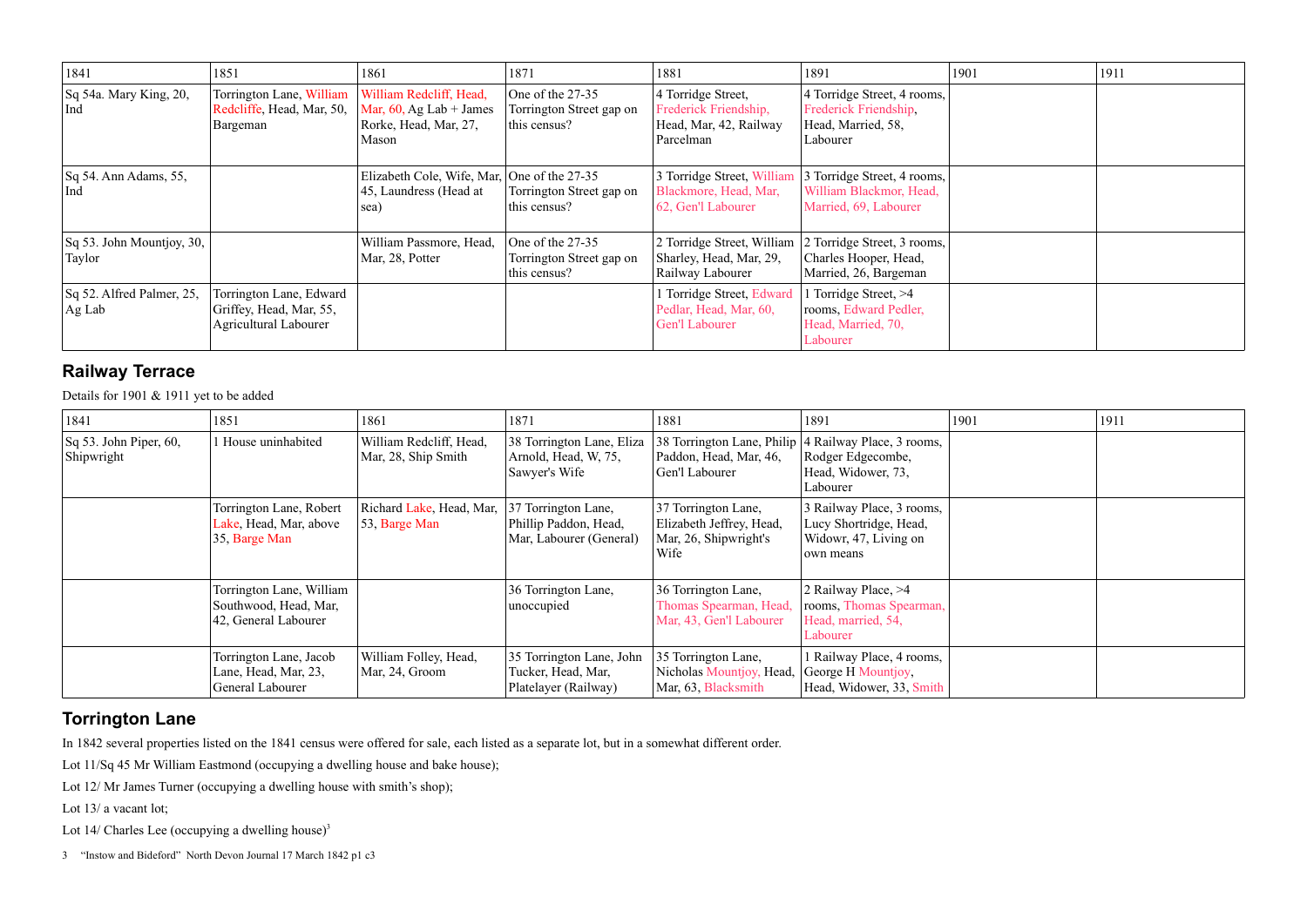Lot 15/Sq 41 Mr Robert Lake

Lot 16 Mr George Hughes

Lot 17/Sq 40 Mr Nicholas Mountjoy

Lot 18/Sq 39 Mr Samuel Daniel's

#### Lot 19 Mr Edward Griffiths

| 1841                                                                                                           | 1851                                                                                            | 1861                                                                                                                    | 1871                                                                                                                   | 1881                                                                                                                                                             | 1891                                                                                           | 1901 | 1911 |
|----------------------------------------------------------------------------------------------------------------|-------------------------------------------------------------------------------------------------|-------------------------------------------------------------------------------------------------------------------------|------------------------------------------------------------------------------------------------------------------------|------------------------------------------------------------------------------------------------------------------------------------------------------------------|------------------------------------------------------------------------------------------------|------|------|
| Sq 42. Charles Lee, 20,<br>$\operatorname{Ag}\, \operatorname{Lab}$                                            | Torrington Lane, Thomas<br>Passmore, Head, Mar, 30,<br><b>Agricultural Labourer</b>             | Thomas Evans, Head,<br>Mar, 41, Blacksmith                                                                              | 34 Torrington Lane,<br>Joseph Sewell, Head, Mar,<br>49, Coal Merchant                                                  | 34 Torrington Lane,<br>Joseph Jewell, Head, Mar,<br>59, Market Gardner                                                                                           | 35 Torrington Lane,,<br>George Blackmore, Head,<br>Married, 32, Tailor                         |      |      |
| Sq 43. William Hopgood,<br>$ 25, Ag$ Lab                                                                       | 1 house uninhabited                                                                             |                                                                                                                         |                                                                                                                        |                                                                                                                                                                  |                                                                                                |      |      |
| Sq 44. James Turner, 25,<br>Smyth + Grace Dark, $45$ ,<br>Glover etc                                           | Torrington Lane, Mary<br>Dennis, Head, Mar, 63,<br>Charwoman                                    | Mary Short, Wife<br>(husband elsewhere), Mar,<br>63, Lab Wife                                                           | 33 Torrington Lane, John<br>Woodman Wale, Head,<br>Mar, 27, Railway Porter                                             | 33 Torrington Lane,<br>William H Jordan, Head,<br>29, Painter                                                                                                    | 34 Torrington Lane, 4,<br>Frank Jones, Head,<br>Married, 39, Quarry<br>Worker                  |      |      |
| Sq. 45. William Eastman,<br>$ 45, \text{Ind}$                                                                  | Torrington Lane, Harriet<br>Elliot, Head, Mar, 26,<br>Dressmaker                                | Robert B Hare, Head,<br>Mar, 25, Boot & Shoe<br>Maker                                                                   | 32 Torrington Lane, John<br>Spear, Head, Widr, 39,<br>Chimney Sweep                                                    | 32 Torrington Lane, James 33 Torrington Lane, 4,<br>Paddon, head, Mar, 60,<br>Gen'l Labourer                                                                     | Mary A Paddow, Head,<br>Single, 52, Dressmaker                                                 |      |      |
| Sq 46. William Lake, 45,<br>Publican [1844 Post office]<br>directory has William<br>Lake at the Sailor's Arms] | Torrington Lane, Sailor's<br>Arms Inn, Elizabeth<br>Colwill, Head, Mar, 30,<br>Innkeeper        | Torrington Road, "Sailors<br>Arms" William Shute,<br>Head, 36, Accountant in a<br>Brewery & Inn Keeper                  | 31 Torrington Lane,<br>William Binsay, Head,<br>Mar, 63, Dairyman                                                      | 31 Torrington Lane,<br>Robert Kivell, Head, 47,<br><b>Innkeeper &amp; Bread Baker</b><br>(with Elizabeth Colwill,<br>mother in law, W, 60,<br>former Inn Keeper) | 30, 31, 32 Torrington<br>Lane,, Richard Kivell,<br>Head, Married, 68, Bread<br>baker, employer |      |      |
|                                                                                                                | Torrington Lane, Eliza<br>Ching, Widow, 39, Partner<br>with a Master Potter,<br>employing 9 men | William Carter, Head,<br>Mar, 50, Sawyer                                                                                | 30 Torrington Lane,<br>William Curtis, Head,<br>Mar, 59, Sawyer                                                        | 30 Torrington Lane,<br>William Curtis, Head,<br>Mar, 69, Agricultural<br>Labourer                                                                                |                                                                                                |      |      |
| Sq 47. Robert Brown, 60,<br>Shipwright                                                                         |                                                                                                 |                                                                                                                         | 29 Torrington Lane, James<br>Short, Head, Mar, 43,<br>mason                                                            | 29 Torrington Lane, James<br>Short, Head, Mar, 50,<br><b>Mason</b>                                                                                               | 29 Torrington Lane,,<br>James Short, Head,<br>Married, 62, Mason,<br>employer                  |      |      |
| Sq 48. Abraham Karbary,<br> 30, Baker                                                                          |                                                                                                 | James Plucknett, Head,<br>Mar, 76, Formerly<br>Innkeeper (now retired) $+$<br>Mary Buckney, Head,<br>Wid, 50, Laundress | 28a Torrington Lane,<br>Thomas Spearman, Head,<br>Mar, 23, Labourer                                                    |                                                                                                                                                                  |                                                                                                |      |      |
| $\vert$ Sq 49. John Kivell, 40, Ag<br>Lab                                                                      |                                                                                                 | John Jones, Head, Mar,<br>57, Game Keeper                                                                               | 28 Torrington Lane,<br>Thomas Evans, Head,<br>Mar, 57, Blacksmith $+$<br>Susan Colley, Lodger +<br>Henry White, Lodger | 28 Torrington Lane,<br>Thomas Evans, Head,<br>Mar, 62, Blacksmith                                                                                                | 28 Torrington Lane, 4,<br>Thomas, Evans, Head,<br>Married, 71, Hawker                          |      |      |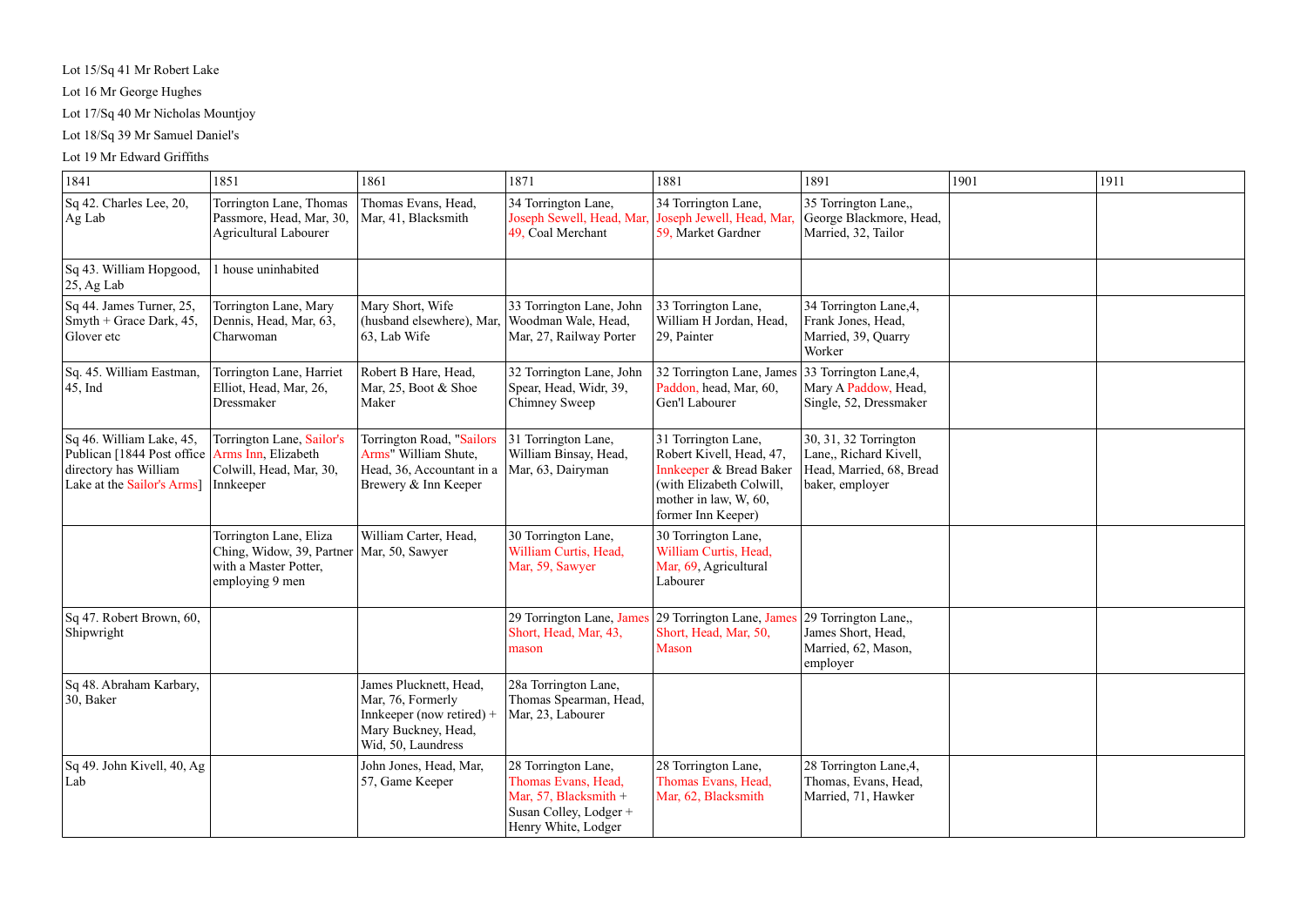| 1841                                                                         | 1851                                                                                                                                                 | 1861                                          | 1871                                                                           | 1881                                                                                                                   | 1891                                                                                       | 1901 | 1911                       |
|------------------------------------------------------------------------------|------------------------------------------------------------------------------------------------------------------------------------------------------|-----------------------------------------------|--------------------------------------------------------------------------------|------------------------------------------------------------------------------------------------------------------------|--------------------------------------------------------------------------------------------|------|----------------------------|
| $\vert$ Sq 50. James Luris $\vert$ or<br>$ $ possibly Limes?], 55,<br>Potter |                                                                                                                                                      | James Redcliff, Head,<br>Mar, 28, Potter      | 27 Torrington Lane, James<br>Redcliffe, Head, Mar, 37,<br>Potter               | 27 Torrington Lane,<br>William Short, Head, Mar, Lucy Maine, Wife,<br>24, Mason                                        | 27 Torrington Lane, 4,<br>Married, 47                                                      |      |                            |
|                                                                              |                                                                                                                                                      |                                               |                                                                                |                                                                                                                        | 7 Industrial Place, 4<br>rooms, Harriet Yea, Head,<br>Married, 30, Labourer                |      |                            |
|                                                                              |                                                                                                                                                      |                                               |                                                                                |                                                                                                                        | 6 Industrial Place, 4<br>rooms, Charles Paddon,<br>Head, Married, 33, Mason                |      |                            |
|                                                                              |                                                                                                                                                      |                                               |                                                                                |                                                                                                                        | 5 Industrial Place, 4<br>rooms, Bartholomew<br>Johns, Head, Married, 36,<br>Plumber        |      |                            |
|                                                                              |                                                                                                                                                      |                                               |                                                                                |                                                                                                                        | 4 Industrial Place, >4<br>rooms, Robert Dymond,<br>Head, Married, 39,<br>Shoemaker         |      |                            |
| Sq 41. Robert Lake, 30,<br>Mariner                                           | Torrington Lane, William<br>Blake, Mar, 32, Butcher<br>(Master)                                                                                      | Richard Pickard, Head,<br>Mar, 38, Shipwright | [This gap later developed<br>as Torridge Mount????]                            | 1 Torridge Mound [sic],<br>Henry Phillips, Head,<br>Mar, 46, Eartherware<br>Manufacturer employing 4<br>men and 4 boys | 3 Industrial Place, >4<br>rooms, Henry Phillips,<br>Head, Married, 55, Potter              |      |                            |
| Sq 40. Nickolas Mountjoy<br>[or Mambery?], Smyth                             | Torrington Lane, John<br>Jones, Mar, 55, Bargeman,<br>employing 1 man                                                                                | Unoccupied house                              | This gap later developed<br>as Torridge Mount????]                             | 2 Torridge Mound [sic],<br>James Redcliffe, Head,<br>Mar, 47, Master Potter                                            | 2 Industrial Place, >4<br>rooms, James Redcliffe,<br>Head, Married, 57, Potter             |      | $(A. E. Symons in 1898)^4$ |
| Sq 39. Sam'l Dannell, 30,<br>Sawyer                                          |                                                                                                                                                      | Unoccupied house                              | This gap later developed<br>as Torridge Mount????]                             | 3 Torridge Mound [sic],<br>John Backway, Head<br>Mar, 57, Master Potter                                                | 1 Industrial Place, >4<br>rooms, John Backway,<br>Head, Married, 60, Potter<br>earthenware |      |                            |
| $\vert$ Sq 38. John Jones, 35, Ag<br>Lab                                     |                                                                                                                                                      | William H Copp, Head,<br>Mar, 21, Sawyer      |                                                                                |                                                                                                                        |                                                                                            |      |                            |
|                                                                              | Torrington Lane, George<br>Paddon, Head, Mar, 62, a<br>Pauper (Potter) + a lodger<br>[family includes a son<br>William Paddon, U, 18,<br>Culm Miner] | William Puddon, Head,<br>Mar, 28, Culm Miner  | 26 Torrington Lane,<br>William Paddon, head,<br>Mar, 38, Labourer<br>(General) | 26 Torrington Lane,<br>William Paddon, Head,<br>Mar, 48, Gen'l Labourer                                                | 26 Torrington Lane, 4,<br>Mary Paddow, Head,<br>Widower, 59, Laundress                     |      |                            |
|                                                                              |                                                                                                                                                      |                                               | 25a Torrington Lane,<br>William Copp, Head, Mar,<br>23, Ship Carpenter         | 25a Torrington Lane,<br>Mary Backway, Head, W,<br>71, Needlewoman, with<br>one servant                                 |                                                                                            |      |                            |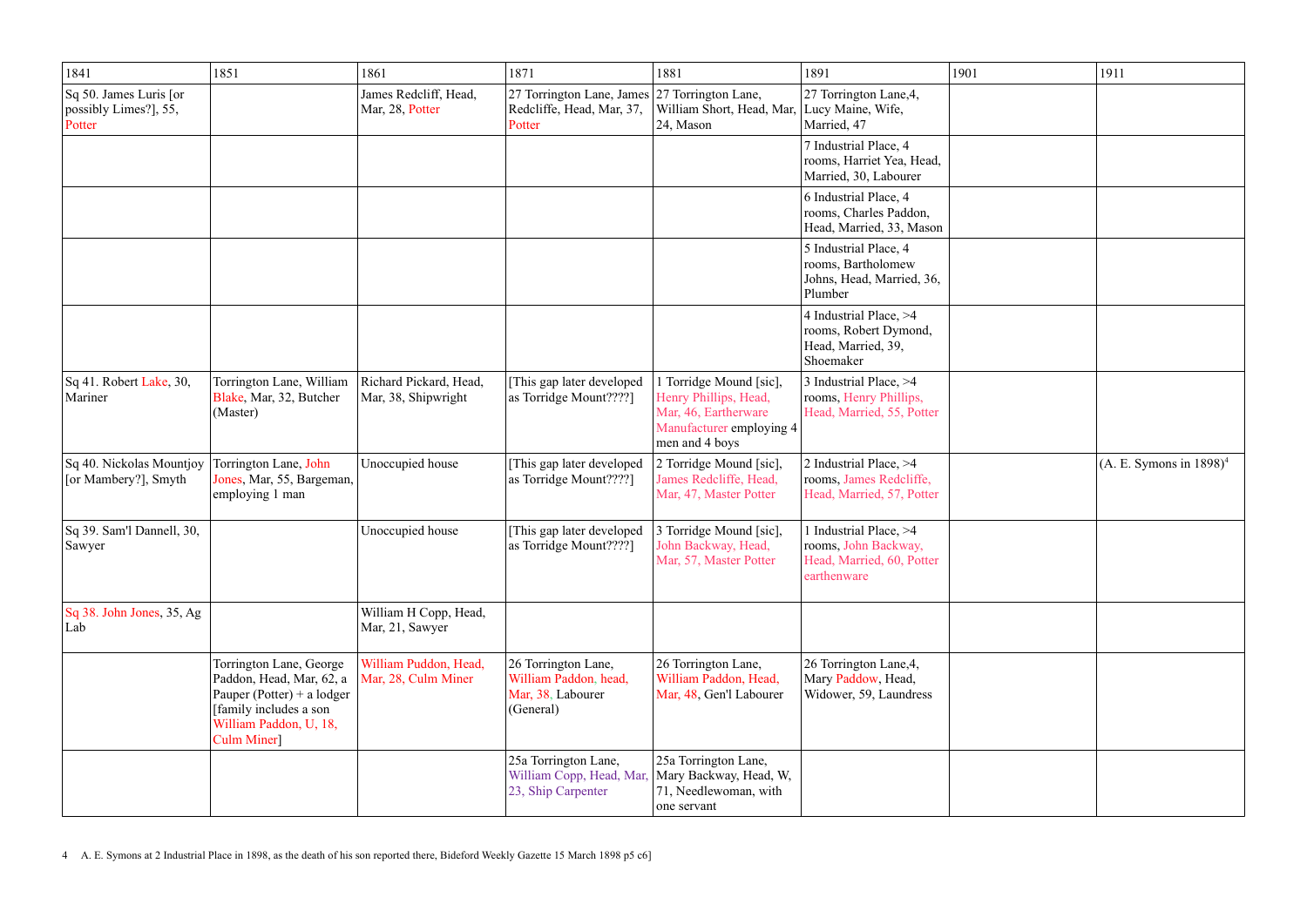| 1841                                                                                                                             | 1851                                                                                                                                                               | 1861                                                      | 1871                                                                                            | 1881                                                                                          | 1891                                                                                | 1901 | 1911 |
|----------------------------------------------------------------------------------------------------------------------------------|--------------------------------------------------------------------------------------------------------------------------------------------------------------------|-----------------------------------------------------------|-------------------------------------------------------------------------------------------------|-----------------------------------------------------------------------------------------------|-------------------------------------------------------------------------------------|------|------|
|                                                                                                                                  | Torrington Lane, Bryant<br>Ching, Head, Mar, 37,<br>Coal Merchant & Potter,<br>employing 9 men $[At]$<br>around this time Ching<br>had a pottery at Cross<br>Park] |                                                           | 25 Torrington Lane,<br>Caroline Slocombe, Head,<br>W, 64, Formerly<br>Laundress                 | 25 Torrington Lane, Ellen<br>Emery, Head, Mar, 26,<br>Hawker                                  | 25 Torrington Lane, 2,<br>Frederick, Ebsurnlby,<br>Head, Married, 30, Gas<br>Stoker |      |      |
| Sq 37. Thom Johns, 25,<br>Ag Lab                                                                                                 | Torrington Lane, William<br>Backway, Heas, Mar, 28,<br>Sawyer, employing 1 man                                                                                     |                                                           | 24 Torrington Lane,<br>Robert Kivell, Head, Mar,<br>43, Bargeman                                | 24 Torrington Lane,<br>Robert Kivell, Head,<br>Widr, 52, Coal Dealer                          | 24 Torrington Lane, 4,<br>Charles Shortridge, Head,<br>Married, 37, Bargeman        |      |      |
| Sq 36. Mary Maulton, 35<br>+ John Maulton, 14, Sailor   Nauce <sup>[2]</sup> Kivell, Head,                                       | Torrington Lane, Richard<br>Mar, 44, General Labourer                                                                                                              |                                                           | 23 Torrington Lane,<br>unoccupied                                                               | 23 Torrington Lane, James 23 Torrington Lane,<br>Eastman, Head, Mar, 35,<br><b>Gas Stoker</b> | James Eastmond, Head,<br>Married, 46, Gas Stoker                                    |      |      |
| Sq 35. Bartholomew<br>Pollard [or Pullman,] 35,<br>Ag Lab                                                                        | Torrington Lane, George<br>Pugsley [or Paseley, i.e<br>Paisley], Head, Mar, 42,<br><b>Fish Monger</b>                                                              | George Hancock, Head,<br>Un, 24, Culm Miner               | 22 Torrington Lane,<br>George Hancock, Head,<br>Mar, 35, Coal Miner                             | 22 Torrington Lane,<br>Elizabeth Hancock, Head,<br>W, 48, Char woman                          | 22 Torrington Lane, 3,<br>Charllot Milldatt, Head,<br>married, 23, Labourer         |      |      |
| Sq 34. William Westcoll,<br>$30, Ag$ Lab                                                                                         | 1 house uninhabited                                                                                                                                                | John Greenoff, Head, Mar,<br>22, Boot Maker               |                                                                                                 |                                                                                               |                                                                                     |      |      |
| Sq 33. John Palmer, Miner Torrington Lane, William                                                                               | Hancock, Head Mar, 42,<br>Shoemaker (Journeyman)                                                                                                                   | Robert Kivell, Head, Mar,<br>32, Ship wright              | 21 Torrington Lane,<br>William Hancock, Head,<br>Mar, 62, Saddler                               | 21 Torrington Lane,<br>William Hancock, Head,<br>Mar, 74, Gen'l Labourer                      | 21 Torrington Lane, 4,<br>Mary Hancock, Head,<br>Widow, 85                          |      |      |
| Sq 31. Edw'd Guffey, 40,<br>Ag Lab                                                                                               | Torrington Lane, William<br>Copp, Head, Mar, 42,<br><b>Agricultural Labourer</b><br>[family includes son<br>Samuel Copp, 3]                                        | William Copp, Head, Mar,<br>46, Ag Lab                    | 20 Torrington Lane,<br>Elizabeth Lake, Head, W,<br>64, Formerly Laundress                       | 20 Torrington Lane,<br>Elizabeth Lake, Head, W,<br>74, In receipt of Parish<br>pay            | 20 Torrington Lane, 4, Ann<br>Lake, Head, Single, 55,<br>Laundress                  |      |      |
| Sq 30. James Mochard,<br>$ 45, Ag$ Lab                                                                                           | Torrington Lane, Susan<br>Endle, Head, widow, 77,<br>landed propriotor (with<br>lodger)                                                                            |                                                           | 19 Torrington Lane, Ann<br>Daniel, Head, Mar, 64,<br>Sawyer's Wife                              | 19 Torrington Lane,<br>William Backway, Head<br>Mar, 25, Stone Cutter                         | 19 Torrington Lane, 4,<br>Mary Short, Wife,<br>Married, 33                          |      |      |
| Sq 29a. Elizabeth Bartlett,<br> 25, Baker<br>Sq 29b. Wm Southwood,<br>$ 75, \text{Ind}$<br>Sq 29c. Sam'l Bartlett, 50,<br>Potter | Torrington Lane, Thomas<br>Bartlett, Head, Mar, 34,<br>Druggist's Porter                                                                                           |                                                           | 18 Torrington Lane,<br>Samuel Copp, Head, , Un,<br>23, Railway Labourer +<br>John Ward, Boarder | 18 Torrington Lane, Faith<br>Mock, Head, W, 55, Gen'l<br>Shopkeeper                           | 18 Torrington Lane, 4,<br>Faith Mock, Head,<br>Widow, 55, Grocer                    |      |      |
| Sq 28 Edw Pothercok, 55,<br>potter                                                                                               | Torrington Lane, William<br>Bartholomew, Head, Mar,<br>26, Agricultural Labourer                                                                                   | Elizabeth Shortridge,<br>Head, Wid, 38, Farm<br>Workwoman | 17 Torrington Lane, James<br>Passmore, Head, Mar, 39,<br>Sawyer                                 | 17 Torrington Lane, Mary<br>Butler, Head, Mar, 28,<br>Sailor's Wife                           | 17 Torrington Lane, 4,<br>John Bukler, Head,<br>Married, 42, Bargeman               |      |      |
| Sq 27. Ann Deton, 50, Ind<br>+ Richard Clutterbuck, 15,<br>Ind and two servants<br>[High status occupant]                        | Torrington Lane, Richard<br>Lukes, Head, Mar, 42,<br>Culm Mine Engineer<br>[High status occupant]                                                                  |                                                           |                                                                                                 |                                                                                               |                                                                                     |      |      |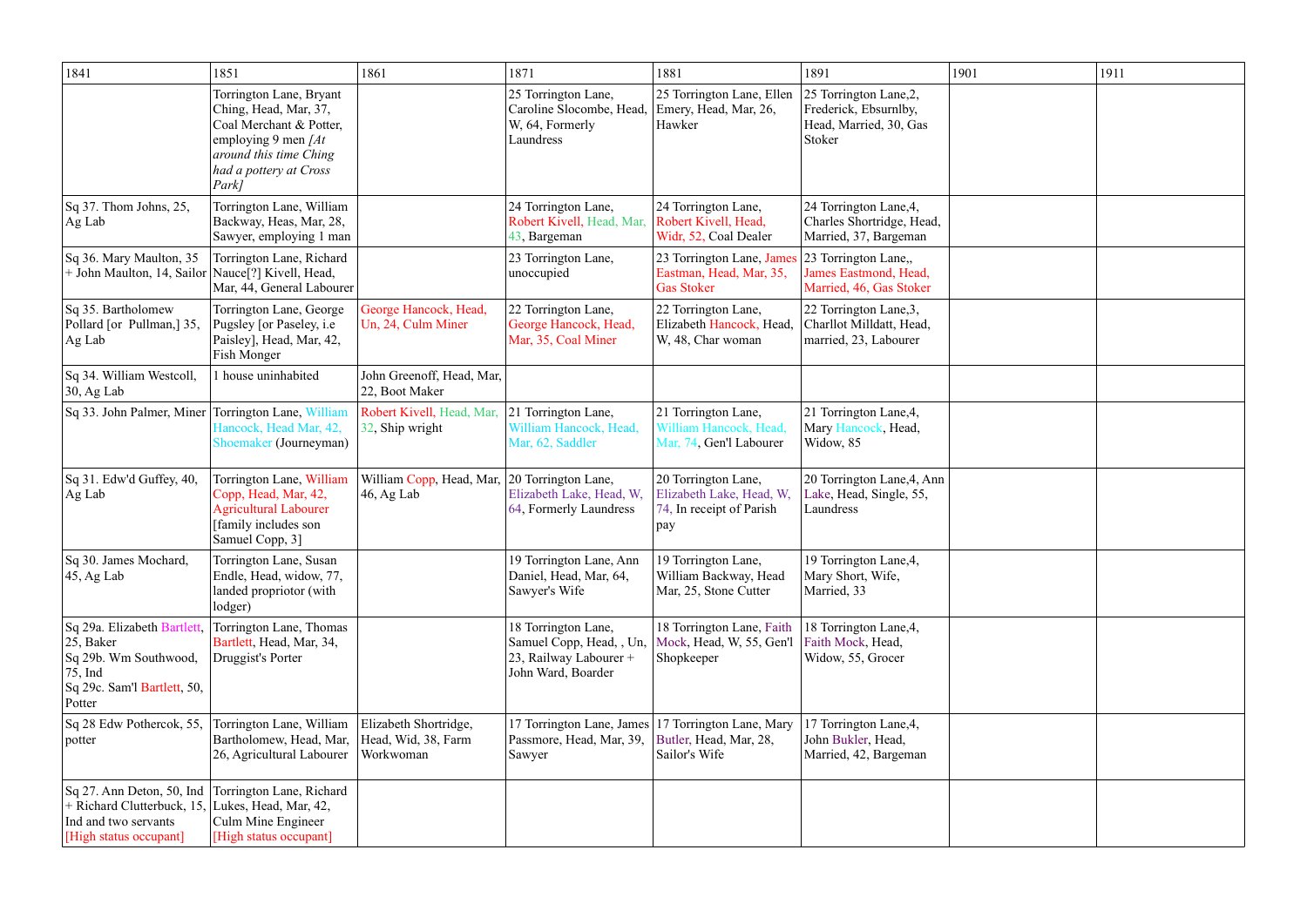| 1841                                                        | 1851                                                                                                               | 1861                                                                                                                    | 1871                                                                                                                                                                                               | 1881                                                                                                                                                                                                            | 1891                                                                                               | 1901 | 1911 |
|-------------------------------------------------------------|--------------------------------------------------------------------------------------------------------------------|-------------------------------------------------------------------------------------------------------------------------|----------------------------------------------------------------------------------------------------------------------------------------------------------------------------------------------------|-----------------------------------------------------------------------------------------------------------------------------------------------------------------------------------------------------------------|----------------------------------------------------------------------------------------------------|------|------|
| Sq 26. George Passmore,<br>$50$ , Ag Lab + Mary Bird,<br>15 | Torrington Lane,<br>Elizabeth Thorne, Head,<br>Mar, 27, Smith's Wife                                               |                                                                                                                         |                                                                                                                                                                                                    |                                                                                                                                                                                                                 |                                                                                                    |      |      |
| $\vert$ Sq 25. John Cox, 30, Ag<br>Lab                      | Torrington Lane, Alfred<br>Palmer, Head, Mar, 38,<br>Bank & Rail Labourer                                          |                                                                                                                         |                                                                                                                                                                                                    |                                                                                                                                                                                                                 |                                                                                                    |      |      |
| Sq 76. William Pickard,<br>$\vert$ 50, Ag Lab               | Torrington Lane, (Toll<br>Gate) Thomas Bishop,<br>Head, Mar, 28, Road<br>Labourer                                  | William Pickard, Head,<br>Mar, 74, Ag Lab                                                                               | 16 Torrington Lane,<br>William Copp, Head, Mar,<br>40, Labourer (General)                                                                                                                          | 16 Torrington Lane,<br>William Copp, Head, Mar,<br>60, Gen'l Labourer                                                                                                                                           | 16 Torrington Lane, 4,<br>William Copp, Head,<br>Married, 64, Labourer                             |      |      |
| Sq 67. Samuel Ching, 25,<br>Potter                          | Torrington Lane, Samuel<br>Bartlett, Head, Widr, 69,<br>Potter (Journeyman)                                        | John Mills, Head, Mar, 58,<br>Retired Farmer (with his<br>father Edward who is 84<br>and also a retired farmer)         | 15 Torrington Lane,<br>Thomas Shutt, Head, Mar,<br>33, Shipwright                                                                                                                                  | 15 Torrington Lane, John<br>Williams, Head, Mar, 30,<br>Farm Labourer                                                                                                                                           | 15 Torrington Lane, 4,<br>John Williams, Head,<br>Married, 39, Gas Stoker                          |      |      |
| Sq 66. Thomas Mock, 30,<br><b>Stone Sawyer</b>              | Torrington Lane, Thomas<br>Mock, Head, Mar, 40,<br><b>Stone Mason's Labourer</b>                                   | Torrington Road, Toll<br>Houses, Thomas Mock,<br>Head, Mar, 48, Stone<br>Sawyer + Mary, his wife,<br>Toll Collector     | 14 Torrington Lane,<br>Thomas Mock, Head,<br>Mar, 59, Stone Cutter                                                                                                                                 | 14 Torrington Lane, John<br>Ag. Labourer                                                                                                                                                                        | 14 Torrington Lane,, John<br>Shortridge, Head, Mar, 29, Shortridge, Head, married,<br>40, Bargeman |      |      |
| Sq 68. John Lethbridge,<br>$ 75,$ Gardner                   |                                                                                                                    | Torrington Road, William<br>Greenslade, Head, Mar,<br>$36$ , Ag Lab                                                     | 13 William Redcliffe,<br>Head, Mar, 70, Parcesle<br>(Labourer)                                                                                                                                     | 13 Torrington Lane, Henry<br>Pellow, Head, Mar, 50,<br><b>Travelling Hawker</b>                                                                                                                                 | 13 Torrington Lane, 2,<br>William Gibbens, Head,<br>Married, 89, Living on his<br>own means        |      |      |
| Sq 73. Alexander Rook,<br>$ 70,$ Smyth                      |                                                                                                                    | Torrington Road, Richard<br>Essery, Head, Mar, 52,<br><b>Blacksmith + George</b><br>Paddon, boarder, mar, 31,<br>Sawyer | 12 Torrington Lane, Roger<br>Edgecombe, Head, Mar,<br>52, Farm Labourer                                                                                                                            | 12 Torrington Lane,<br>Robert Edgecombe, Head,<br>Mar, 63, Gen'l Labourer                                                                                                                                       | 12 Torrington Lane, 4,<br>John J Arnold, Head,<br>Married, 21, Labourer                            |      |      |
| Sq 72. 1 unoccupied                                         | Torrington Lane, 1 house<br>uninhabited                                                                            | Torrington Road, 1<br>unoccupied house                                                                                  | 11 Torrington Lane, Mary<br>Backway, Head, W, 61,<br>Charwoman                                                                                                                                     | 11 Torrington Lane,<br>Robert Dymond, Head,<br>Mar, 29, Boot Maker                                                                                                                                              | 11 Torrington Lane, 4,<br>Henry Pellow, Head,<br>Widower, 55, Hawker                               |      |      |
|                                                             | Torrington Lane, William<br>Gibbins, Head, Mar, 42,<br>Lodging house $Keeper5 +$<br>several visitors               | Torrington Road, William<br>Gibbings, Head, Un, 57,<br>Marine Store Dealer, +<br>one servant                            | 10 Torrington Lane,<br>William Gibbings, Head,<br>Mar, 70, Marine Store<br>Dealer + George Carter,<br>Lodger, + Henry Barrett,<br>Lodger, + Philip Reasdon,<br>Lodger + Richard<br>Buckley, Lodger | 10 Torrington Lane,<br>William Gibbens, Head,<br>Mar, 78, Dealer in Marine<br>Stores, his wife a lodging<br>house keeper, with several<br>lodgers Schreder, Downie,<br>Price, Chook, Barnes,<br>Nicholls, Game) | 10 Torrington Lane,,<br>George Eanery, Head,<br>Married, 36, Hawker                                |      |      |
| Sq 71. Joshua Lake, 35,<br>Boatman                          | Torrington Lane, Joshua<br>Lake, Head, Mar, 48,<br>Barge Man employing 1<br>man [with wife Elizabeth]<br>Lake, 44] | Torrington Road,<br>Elizabeth Lake, Head,<br>Wid, 52, Charwoman                                                         | 9 Torrington Lane, Samuel<br>Paddon, Head, Mar, 43,<br>Labourer (General)                                                                                                                          | 9 Torrington Lane,<br>Catherine Glover, Head,<br>Mar, 29, Mariner's wife<br>(with Ann Paddon,<br>mother, and two boarders,<br>both Paddon)                                                                      | 9 Torrington Lane,,<br>William Glover, Head,<br>Married, 40, Mariner                               |      |      |

<sup>5</sup> With at least four family names amongst the visitors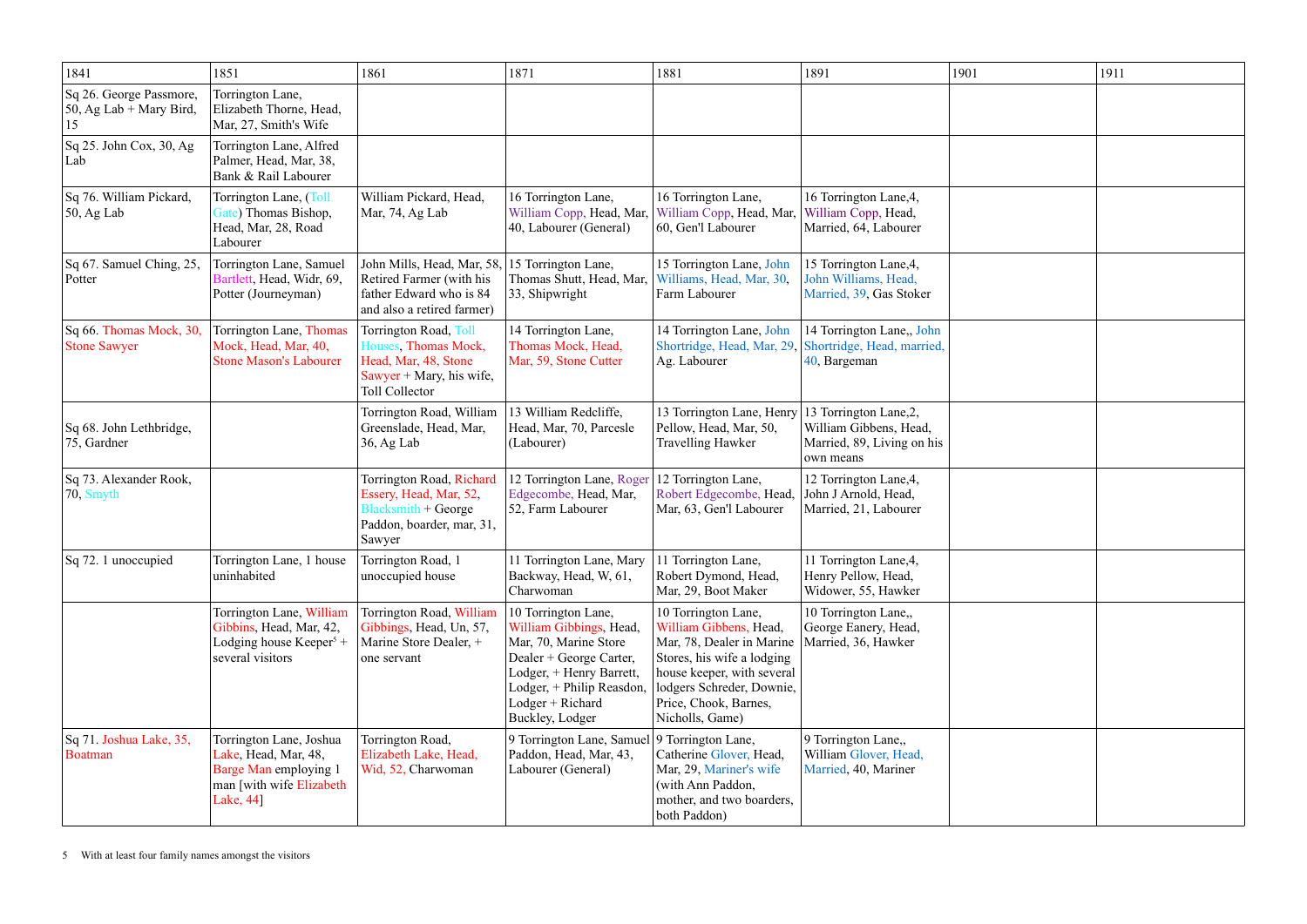| 1841                                                                          | 1851                                                                                                                               | 1861                                                                                                        | 1871                                                                                         | 1881                                                                                     | 1891                                                                                    | 1901 | 1911 |
|-------------------------------------------------------------------------------|------------------------------------------------------------------------------------------------------------------------------------|-------------------------------------------------------------------------------------------------------------|----------------------------------------------------------------------------------------------|------------------------------------------------------------------------------------------|-----------------------------------------------------------------------------------------|------|------|
| Sq 69. Christopher<br>Adams, above 20,<br>[occupation blank]                  | Torrington Lane,<br><b>Christopher Adams</b> , Head<br>Mar, 38, Agricultural<br>Labourer                                           | Torrington Road,<br>Christopher Adams, Head,<br>Mar, 48, Ag Lab                                             | 8 Torrington Lane, John<br>Blight, Head, Mar, 55,<br>Labourer (Farm)                         | 8 Torrington Lane, John<br>Welsh, Head, Mar, 32,<br>Paint Miner                          | 8 Torrington Lane, 4,<br>Thomas Prust, Head,<br>widower, 69, Labourer                   |      |      |
|                                                                               |                                                                                                                                    | Torrington Road, Thomas<br>Prust, Head, Mar, 39,<br>Railway Plate Layers Lab                                | 7 Torrington Lane,<br>Thomas Prust, Head, Mar,<br>49, Labourer (General),<br>with 4 lodgers  | 7 Torrington Lane, Henry<br>Johns, Head, Mar, 29,<br>Plate Layer on Railway              | 7 Torrington Lane, 4,<br>Henry Johns, Head,<br>Married, 39, Labourer                    |      |      |
| Sq 70. Wm Backway, 40.<br>Sawyer.                                             | Torrington Lane, William<br>Backway, Head, Mar, 50,<br>Sawyer, employing 1 man   Potter<br>[with son John, 21,<br>cordwainer (ap)] | Torrington Road, John<br>Backway, Head, Mar, 30,                                                            | 6 Torrington Lane, John<br>Backway, Head, Mar, 41,<br>Potter (employing 2 men<br>$&$ 3 boys) | 6 Torrington Lane, Mary<br>A Paddon, Head, Mar, 46,<br>Dressmaker                        | 6 Torrington Lane, 4, Jesse<br>Shortridge, Head,<br>Married, 29, Post Boy               |      |      |
|                                                                               |                                                                                                                                    | Torrington Road, Samuel<br>Dennis, Head, Mar, 59,<br>Quarry Man                                             | 5 Torrington Lane,<br>Richard Docking, Head,<br>Mar, 34 Lathmaker                            | 5 Torrington Lane, Maria<br>Jeffrey, Head, Mar, 67,<br>Mason's wife (boarder<br>Hopgood) | 5 Torrington Lane, 4,<br>Maria Jeffry, Head,<br>married, 76, Living on her<br>own means |      |      |
|                                                                               |                                                                                                                                    | Torrington Road, Joseph<br>Austin, Head, Mar, 42,<br>Lime Burner & Grocer                                   | 4, Torrington Lane, Joseph<br>Austin, Head, Mar, 57,<br>Limeburner                           | 4 Torrington Lane, Joseph<br>Austin, Head, Mar, 62,<br><b>Lime Burner</b>                | 4 Torrington Lane,, Jane<br>Austin, Head, widow, 75,<br>Grocer, employer                |      |      |
|                                                                               |                                                                                                                                    |                                                                                                             |                                                                                              | 3a Torrington Lane, Alice<br>Mitchell, Head, Married,<br>29, Wife of Porter              |                                                                                         |      |      |
| Sq 74. Ann Cheakety[?],<br>$ 70, \text{Ind}$                                  | Torrington Lane, Richard<br>Thorne, Head, Mar, 34,<br>Shipwright (Journeyman),<br>with sister in law Rooke,<br>$+$ one servant     | Torrington Road, George<br>Harper, Head, Mar, 52,<br>Lime Burner                                            | , Torrington Lane, James<br>Snell, Head, Mar, 40,<br>Gardner                                 | 3 Torrington Lane, John<br>Shortridge, Head, Mar, 39,<br>Mariner MS                      | 3 Torrington Lane,<br>Torrington Stores & etc                                           |      |      |
| Sq 75. Thomas Essery, 80,<br>$Ag$ Lab                                         | Torrington Lane, Thomas<br>Newcombe, Head, Mar,<br>24, Sawyer                                                                      | Torrington Road, William<br>Lake, Head, Mar, 65,<br>Proprietor of Houses                                    | [Destroyed when railway]<br>constructed?]                                                    |                                                                                          |                                                                                         |      |      |
| Sq 76. William Pickard,<br>$\vert$ 50, Ag Lab                                 | Torrington Lane, William<br>Pickard, Head, Mar, 65,<br><b>Agricultural Labourer</b>                                                | Torrington Road, John<br>Scott, Head, Mar, 32,<br>Culm Miner + John Usher,<br>Lodger, Un, 19, Culm<br>Miner | Destroyed when railway<br>constructed?]                                                      |                                                                                          |                                                                                         |      |      |
| $\operatorname{Sq}$ 77. Rich'd Essry, 30,<br>$Ag$ Lab<br>John Cox, 30, Ag Lab |                                                                                                                                    |                                                                                                             |                                                                                              |                                                                                          |                                                                                         |      |      |
| George Passmore, 50, Ag<br>Lab + Mary Bird, $15$                              | Torrington Lane, William<br>Bird, Head, Mar, 37,<br><b>Agricultural Labourer</b>                                                   | Torrington Road, Grace<br>Petherick, Head, Wid, 58,<br>Proprietor of Houses                                 | [Destroyed when railway]<br>constructed?]                                                    |                                                                                          |                                                                                         |      |      |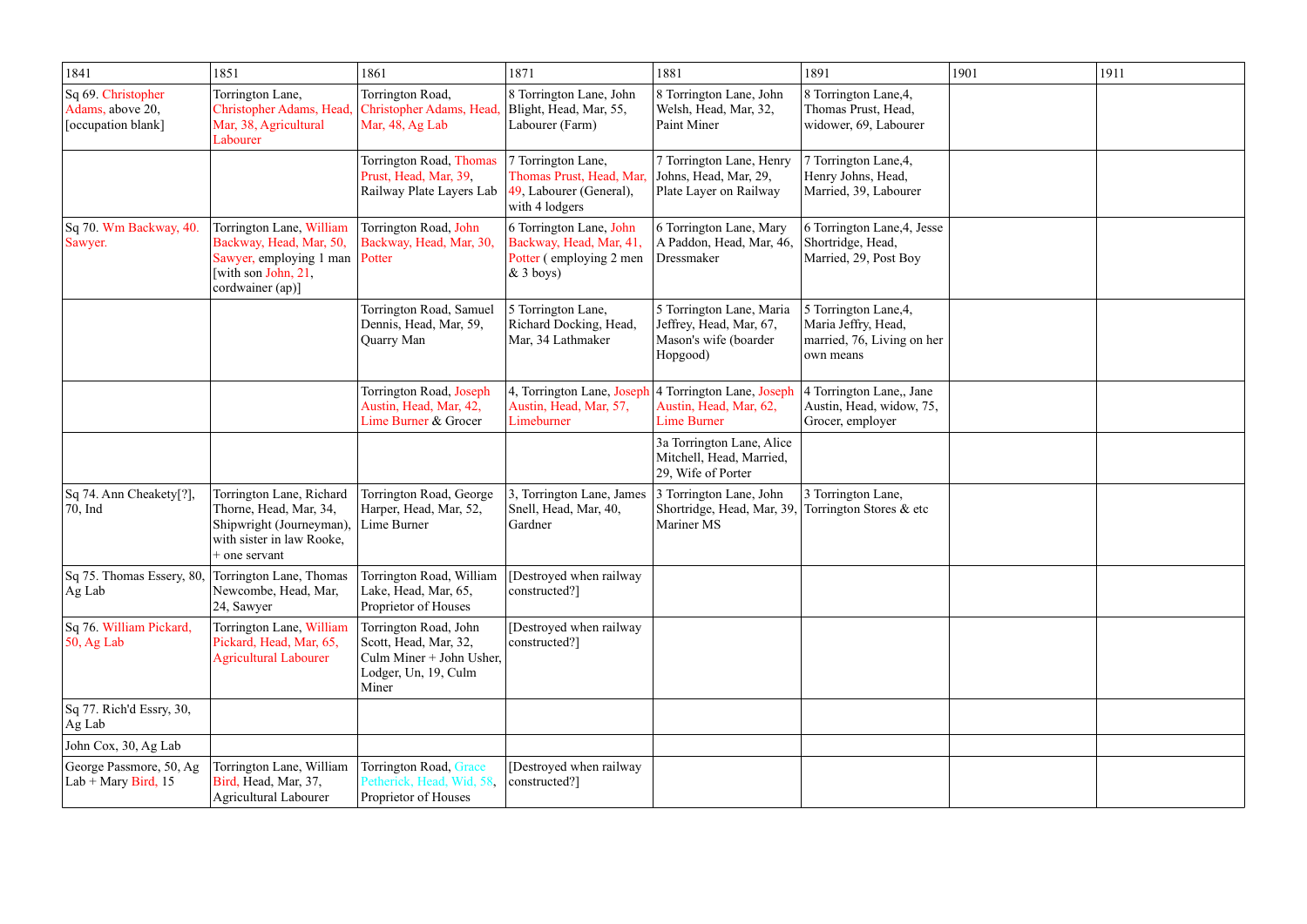| 1841                                                                     | 1851                                                                                           | 1861                                                                               | 1871                                      | 1881 | 1891                                                                                | 1901 | 1911 |
|--------------------------------------------------------------------------|------------------------------------------------------------------------------------------------|------------------------------------------------------------------------------------|-------------------------------------------|------|-------------------------------------------------------------------------------------|------|------|
| Ann Deton, 50, Ind +<br>Richard Clutterbuck, 15,<br>Ind and two servants | Torrington Lane, George<br>Harvey, Head, Mar, 41,<br>Ag Labourer                               | Torrington Road, George<br>Harvey, Head, Mar, 53,<br>Grocer & Shipbuilders<br>Lab. | [Destroyed when railway]<br> constructed? |      | 2 Torrington Lane,, John<br>Elliot, Head, Married, 66,<br>Mason                     |      |      |
| Edwd Pothercok, 55,<br>Potter                                            | Edward Petherick, Head,<br>Mar, 64, Retired Potter<br><b>With wife Grace</b><br>Petherick, 48] |                                                                                    | [Destroyed when railway]<br>constructed?] |      | l Torrington Lane, 4, John<br>Bailey, Head, Married, 34,<br>Porter L. S. W. Railway |      |      |

## **Torrington Street (East side)**

| 1841                                                                    | 1851                                                                                                                                                                    | 1861                                                                                                                            | 1871                                                                                                                                                                                                                                       | 1881                                                                                                                                                                                                    | 1891                                                                                                                                                                                       | 1901                                                                                                                                                        | 1911                                                                                                                               |
|-------------------------------------------------------------------------|-------------------------------------------------------------------------------------------------------------------------------------------------------------------------|---------------------------------------------------------------------------------------------------------------------------------|--------------------------------------------------------------------------------------------------------------------------------------------------------------------------------------------------------------------------------------------|---------------------------------------------------------------------------------------------------------------------------------------------------------------------------------------------------------|--------------------------------------------------------------------------------------------------------------------------------------------------------------------------------------------|-------------------------------------------------------------------------------------------------------------------------------------------------------------|------------------------------------------------------------------------------------------------------------------------------------|
| Sq 78. East-the-Water,<br>Thomas Lile, 60 Sawyer                        | Torrington Lane,<br><b>Blacksmith's Arms,</b><br>Thomas Lile, Inn Keeper                                                                                                | Torridge Street, John<br>Passmore, Head, Mar, 45,<br>Carpenter & Inn Keeper                                                     | 24 Torrington St, George<br>Blackford, Head, Mar, 26,<br>Innkeeper                                                                                                                                                                         | 14 Torrington Street<br>"Blacksmiths Inn",<br>William Dobbs, Head,<br>Mar, 63, Genrl Labourer<br>(with Susan Dobbs, his<br>wife as, publican) [1878/9<br>directory gives William<br>Dodds as innkeeper] | Merged into adjacent<br>properties? In 1893<br>Robert Barrow is listed as<br>owner of the Blacksmith's<br>Arms and the brewery<br>(which was southward<br>neighbour of Torrington<br>House |                                                                                                                                                             |                                                                                                                                    |
|                                                                         | Torrington Lane, 1 house<br>uninhabited                                                                                                                                 | [Absent so probably]<br>merged into one of the<br>adjacent properties]                                                          |                                                                                                                                                                                                                                            |                                                                                                                                                                                                         |                                                                                                                                                                                            |                                                                                                                                                             |                                                                                                                                    |
| Sq 79. East-the-Water,<br>George Luckatte, 65, Ind                      | Torrington Lane, Mary<br>Copp, Head, Widow, 55,<br>Laundress                                                                                                            | Torridge Street, Robert<br>Barrow, Head, Mar, 37,<br>Maltster + Ann Percy,<br>Head, Wid, retired draper                         | 23 Torrington St, Robert<br>Burrow, Head, Mar, 48,<br>Maltster & Brewer                                                                                                                                                                    | 13 Torrington Street,<br>Robert Barrow, Head,<br>Mar, 57, Maltster<br>employing 6 men 1 boy<br>"Brewery"                                                                                                | Torrington Street, >4<br>rooms, Alfred Jas.<br>Paddon, Head, M, 24,<br><b>Brewers Labourar</b>                                                                                             |                                                                                                                                                             | Blacksmith's Arms, 8<br>rooms, Archibald Cawsey,<br>Head, 42, Married,<br>Manager of Public House,<br>Employer                     |
| Sq 80. East-the-Water,<br>Henry R Glynn, 70, Navy,<br>with two servants | Torrington Lane,<br>Torrington Lane, Henry R<br>Glynn, Admiral of the<br>White, Head, Mar, 82,<br>retired on half pay, with<br>three servants [high status<br>occupant] | Torridge Street, William<br>Thompson, Retired<br><b>Attorney Supreme Court</b><br>Calcutta East India [high<br>status occupant] | 22 Torrington Street,<br>Richard F Church, Head,<br>Mar, 38, Civil Engineer,<br>with four servants [in the<br>introductory notes for the<br>next district his<br>occupation is mentioned<br>as Railway Engineer]<br>[high status occupant] | 12 Torrington Street,<br>temporarilly absent                                                                                                                                                            | 22 Torrington Street, >4<br>rooms, Robert Barrow,<br>Head, M, 66, Maltster &<br><b>Brewer</b>                                                                                              | EN 76 Torrington St,<br>Robert Burrow, head,<br>widr, 77, Maltster &<br>Brewer, employer [1902]<br>directory has as proprietor<br>of the Blacksmith's Arms] | Torridge House, 10 rooms,<br>James Barrow, Head, 49,<br>Married, Trialster, Brewer,<br>Employer (with one<br>servant)              |
| Sq 80a. East-the-Water,<br>Edmund Glynn, 25, Navy,<br>with two servants | Torrington Lane, 1 house<br>uninhabited                                                                                                                                 |                                                                                                                                 | 21 Torrington Street, John<br>Main, Head, Mar, 60, Ag<br>Lab                                                                                                                                                                               | 11 Torrington Street,<br>William Southwood,<br>Head, Mar, 65, Genrl<br>Labourer                                                                                                                         | 21 Torrington Street, 3<br>rooms, Albert E Backway,<br>Head, M, 21, House<br>Painter                                                                                                       | EN 75 Torrington St,<br>Louisa Pallifont, head, S,<br>50, Groom Assistant,<br>worker                                                                        | 21 Torrington Street, 3<br>rooms, Louisa Dellifeant,<br>Head, 70, Single, Dress<br>Maker [name given as<br>Pillifant on the cover] |
| Sq 81. East-the-Water,<br>Raff Rooke, 30, Shoe m                        | [possibly belong in the<br>1841 slots slightly further<br>down, but out of order]                                                                                       |                                                                                                                                 |                                                                                                                                                                                                                                            |                                                                                                                                                                                                         |                                                                                                                                                                                            |                                                                                                                                                             |                                                                                                                                    |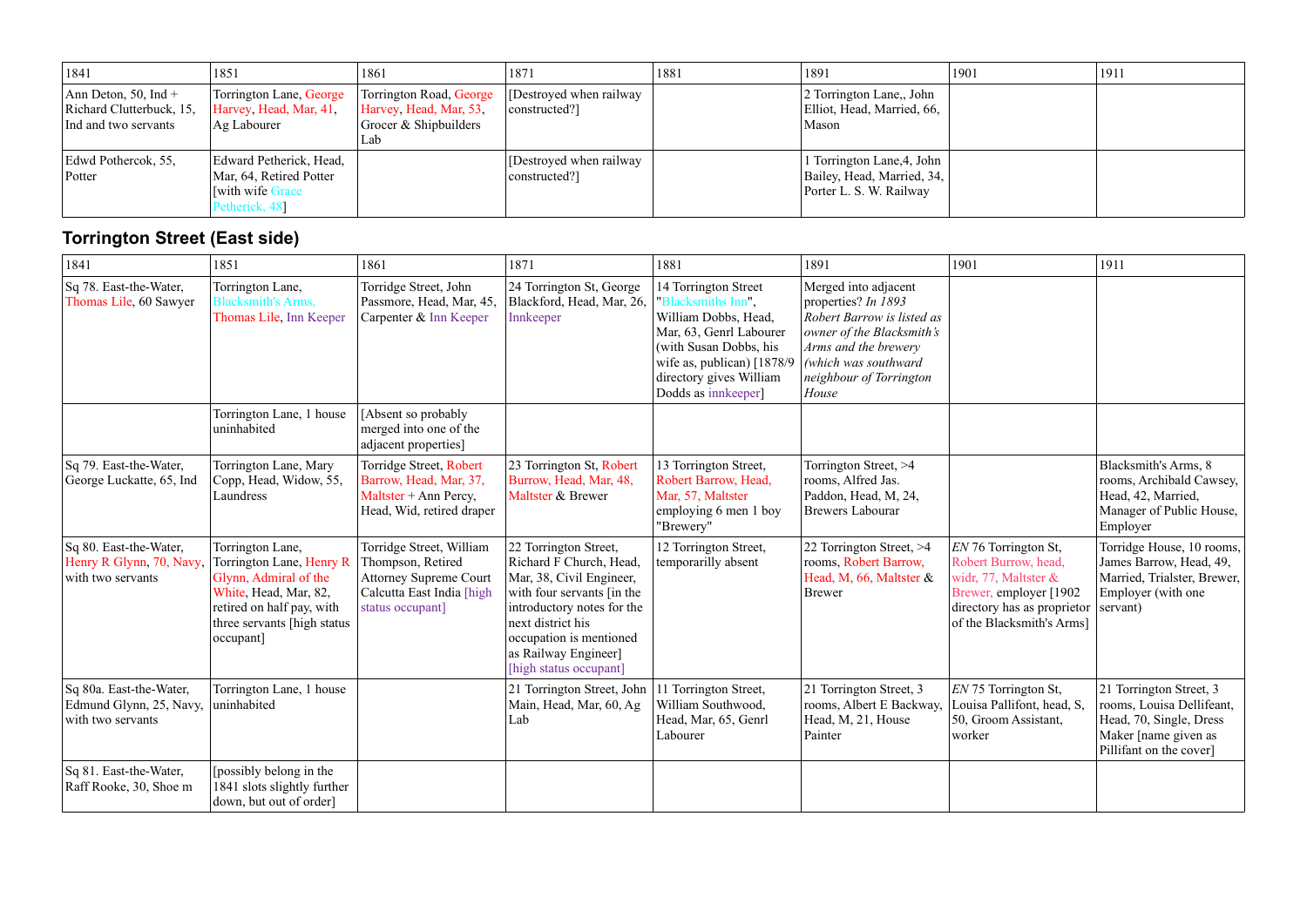| 1841                                                                                                                                      | 1851                                                                                                                                      | 1861                                                                                             | 1871                                                                                                                                   | 1881                                                                                               | 1891                                                                                          | 1901                                                                                       | 1911                                                                                                                        |
|-------------------------------------------------------------------------------------------------------------------------------------------|-------------------------------------------------------------------------------------------------------------------------------------------|--------------------------------------------------------------------------------------------------|----------------------------------------------------------------------------------------------------------------------------------------|----------------------------------------------------------------------------------------------------|-----------------------------------------------------------------------------------------------|--------------------------------------------------------------------------------------------|-----------------------------------------------------------------------------------------------------------------------------|
| Sq 82. East-the-Water,<br>Henry Jenkins, 30, Mason                                                                                        | [possibly belong in the<br>1841 slots slightly further<br>down, but out of order]                                                         |                                                                                                  |                                                                                                                                        |                                                                                                    |                                                                                               |                                                                                            |                                                                                                                             |
| Sq 83. East-the-Water,<br>James Fremodely[or<br>Spamodoly.or Treanerly.it<br>is far from clear.?], 45,<br>Road Contractor                 | [possibly belong in the<br>1841 slots slightly further<br>down, but out of order]                                                         |                                                                                                  |                                                                                                                                        |                                                                                                    |                                                                                               |                                                                                            |                                                                                                                             |
| Sq 84. East-the-Water,<br>Catherine Hocombe [or<br>Slocombe], 30, Ind                                                                     | Torrington Lane,<br>Catherine Hocombe [or<br>Slocombe], Widow, 43,<br>Laundress                                                           | Torridge Street, Robert<br>Stanlake, Head, Mar, 46,<br>Ag Lab                                    | 20 Torrington Street,<br>Robert Stanley, Head,<br>Mar, 60, Ag Lab                                                                      |                                                                                                    | 20 Torrington Street, >4<br>rooms, Fanny Dubb,<br>Head, Wid, 54, Laundress                    | $EN$ 74 Torrington St, $>4$<br>rooms, Edward Lee, head,<br>M, 37, Coachman, worker         | 20 Torridgton Street, 3<br>rooms, Emma Prust, Wife,<br>44, Widow, Oil Seller,<br>own account, at home                       |
|                                                                                                                                           | Torrington Lane, Robert<br>Young, Head, Mar, 63,<br><b>Ship Carpenter</b><br>$(Journeyman) + lodgers$<br>Lee, Harvey                      | Torridge Street, Robert<br>Young, Head, Mar, 75,<br>Shipwright                                   | 19 Torrington Street, Mary<br>Watts, Head, Wid, 80,<br>Farmer's Widow                                                                  | 10 Torrington Street, Eliza<br>Watts, Head, Unm, 45,<br>Poulterer                                  | 19 Torrington Street, >4<br>rooms, Eliza Watts, Head,<br>S, 57, Living on her own<br>means    | $EN$ 73 Torrington St, >4<br>rooms, Jane Watts, head,<br>S, 71, Living on own<br>means     | 19 Torrington Street, 4<br>rooms, Jane Watts, Head,<br>84, Single                                                           |
|                                                                                                                                           | John Glover, Head, Mar,<br>39, Gardner (Journeyman)                                                                                       | Torridge Street, John<br>$\vert$ Mox, Head, Un, 67,<br>Chelsea Pensioner                         | 18 Torrington Street,<br>Thomas Jewell, Head,<br>Widr, 67, General Dealer<br>& Lodging House Keeper,<br>with eight surnames<br>lodging | 9 Torrington Street,<br>Robert Bowden, Head,<br>Widr, 57, Brewer                                   | 18 Torrington Street, >4<br>rooms, George Heath,<br>Head, M, 37, Coachman<br>Domestic Servant | $EN$ 72 Torrington St, >4<br>rooms, George Heath,<br>head, M, 47, Hotel<br>Coachman, works | 18 Torrington Street, 8<br>rooms, George Heath,<br>Head, 57, Married,<br>Coachman, Carriage<br>Proprietor, worker           |
| Sq 85. East-the-Water,<br>Thomas Stanbury, 35,<br>Coal Merchant                                                                           | 1 house uninhabited                                                                                                                       | Torridge Street, William<br>Fursier, Head, Un, 31,<br>Carrier & Omnibus Owner Grocer &c          | 17 Torrington Street, John<br>Hodge, Head, Mar, 74,                                                                                    |                                                                                                    |                                                                                               | EN 71 Torrington St,<br>James Phillips, Head, M,<br>35, Grocer's Assistant,<br>worker      | 17 Torrington Street, 5<br>rooms, Harry Ley, 26,<br>Married, Watch & Clock<br>Repairer, own account                         |
| Sq 86. East-the-Water,<br>John Rapson, 65,<br>Labourer [with wife]<br>Janifer Rapson, 65, and<br>daughter Mary Rapson,<br>35, dressmaker] | Torrington Lane, Jane<br>Rapson, Head, widow, 76,<br>maintained by her<br>daughter Mary Rapson,<br>36, dressmaker, with<br>whom she lives | Torridge Street, Matilda<br>Jacobs, Head, Mar, 36,<br>Sailors Wife                               | 16 Torrington Street,<br>Samuel Beer, Head, Mar,<br>44, Gardner                                                                        |                                                                                                    |                                                                                               |                                                                                            |                                                                                                                             |
| Sq 87. East-the-Water,<br>Sarah Heard, 70, Ind                                                                                            | Torrington Lane, Ann M<br>Pollard, Head, unmarried,<br>38, Grocer                                                                         | Torridge Street, Ann Mary<br>Pollard, Head, Un, 48,<br>Grocer, with one boarder<br>(Susan Snell) | 15 Torrington Street,<br>Maria Stepford, Head,<br>Mar, 65, School Mistress                                                             | 8 Torrington Street, Albert<br>Dennis, Head, Mar, 46,<br>Maltster's Labourer (with<br>one servant) | 17 Torrington Street, >4<br>rooms, Albert Dinnis,<br>Head, M, 57, Maltster's<br>Labourer      | EN 70 Torrington St,<br>Emmanuel W Sly, Head,<br>M, 48, Railway Clerk,<br>worker           | 16 Torrington Street, 6<br>rooms, Emanuel Warren<br>Slip, Head, 58, Married,<br>Railway Clerk, London &<br>S.W. Rly, worker |
|                                                                                                                                           | Ann Hutchings, Head,<br>widow, 79, Pauper<br>(Cooper's Wife)                                                                              |                                                                                                  |                                                                                                                                        |                                                                                                    |                                                                                               | $EN$ 69 Torrington St, 2<br>rooms, Rob't Bowden,<br>head, M, 48, Railway<br>Clerk, worker  | 15 Torrington Street, 2<br>rooms, Adela M. E.<br>Morris, Head, 30, Widow,<br>Buttonhole Worker, Collar<br>Factory, worker   |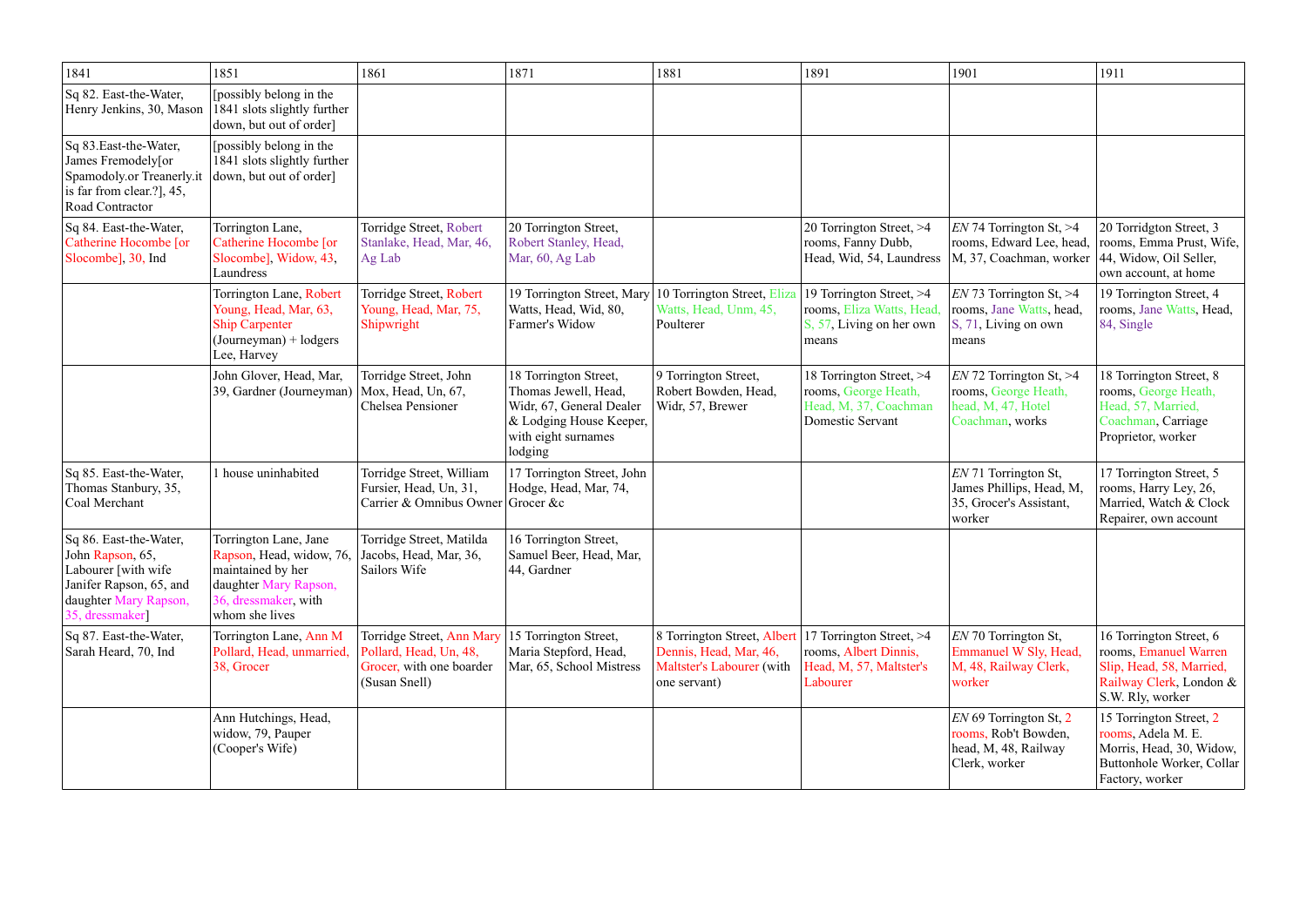| 1841                                                    | 1851                                                                                                                           | 1861                                                                                            | 1871                                                                                                                   | 1881                                                                                                            | 1891                                                                                                         | 1901                                                                                              | 1911                                                                                                                            |
|---------------------------------------------------------|--------------------------------------------------------------------------------------------------------------------------------|-------------------------------------------------------------------------------------------------|------------------------------------------------------------------------------------------------------------------------|-----------------------------------------------------------------------------------------------------------------|--------------------------------------------------------------------------------------------------------------|---------------------------------------------------------------------------------------------------|---------------------------------------------------------------------------------------------------------------------------------|
| Sq 89. East-the-Water,<br>John Brayley, 45, Ag Lab      | Torrington Lane, John<br>Brayley, Head, Mar, 55,<br>Labourer & Sexton of<br>Parish Church [ with wife,<br>Betsey Brayley, 50]  | Torridge Street, Elizabeth<br>Brayley, Head, Wid, 60,<br>Laundress                              |                                                                                                                        |                                                                                                                 | 14 Torrington Street, 2<br>rooms, Catherine Holland,<br>Head, Wid, 79                                        | EN 68 Torrington St, 2<br>rooms, Mary Ann May,<br>head, wid, 74, [no<br>occupation]               | 14 Torrington Street, 2<br>rooms, Mary Anne May,<br>82, Widow                                                                   |
| Sq 88. East-the-Water,<br>One unoccupied                | Torrington Lane, 1<br>uninhabited house                                                                                        |                                                                                                 |                                                                                                                        |                                                                                                                 |                                                                                                              |                                                                                                   |                                                                                                                                 |
| Sq 90. East-the-Water,<br>Edward Colley, 60, Ag<br>Lab  | Torrington Lane, Richard<br>Griffey, , Head, Mar, 64,<br><b>Block Maker</b>                                                    |                                                                                                 | 14 Torrington Street,<br>Gideon Jewell, Head, Mar,<br>34, Sawyer                                                       | 7 Torrington Street,<br>Gideon Jewell, Head, Mar, rooms, Augustus Mitchell,<br>42, Sawyer (with one<br>servant) | 13 Torrington Street, >4<br>Head, M, 29, Coachman -<br>Domestic Servant                                      | EN 67 Torrington St, .4<br>rooms, Augustus<br>Pritchell, Head, Mar, 39,<br>Coachman, worker       | 13 Torrington Street, 5<br>rooms, Augustus William<br>Mitchell, Husband, 47,<br>Married, Ostler Hotel<br>Stables, Hotel, Worker |
| Sq 91. East-the-Water,<br>James Cann, 35, Mariner       | Torrington Lane, 1<br>uninhabited house                                                                                        | Torridge Street, John<br>Sluman, Head, Mar, 39,<br>Ag Lab                                       | 13 Torrington Street,<br>Oliver Plumar Junr, Head,<br>Mar, 40, Shoe Maker &<br>Letter Carrier                          |                                                                                                                 |                                                                                                              |                                                                                                   |                                                                                                                                 |
| Sq 92. East-the-Water,<br>William Elliot, 20 Mason      | Torrington Lane, Ann<br>Crosscombe, head, Mar,<br>25, Mariner's Wife                                                           | Robert Cocker, Head,<br>Mar, 46, Labourer (Quay<br>Porter)                                      | 12 Torrington Street,<br>Frederick Hutchings,<br>Head, Mar, 36, Lab at<br>Ship Building Yard                           |                                                                                                                 |                                                                                                              |                                                                                                   |                                                                                                                                 |
| Sq 93. East-the-Water,<br>Jonah Thorne, 38 Ag Lab       | Torrington Lane, Dorothy<br>Gorrell, head, Married, 40, Backway, Head, Mar, 62,<br><b>Dress Maker</b>                          | Torridge Street, William<br>Under Beadle Parish<br>Church + John Mock,<br>Head, Mar, 34, Ag Lab | 11 Torrington Street,<br>William Backway, Head,<br>Mar, 72, Ag Lab                                                     |                                                                                                                 |                                                                                                              |                                                                                                   |                                                                                                                                 |
| Sq 93a. East-the-Water,<br>Alfred Palmer, 25, Ag Lab    | Torrington Lane, James<br>Passmore, Head, Mar, 38,<br><b>Agricultural Labourer</b>                                             |                                                                                                 |                                                                                                                        |                                                                                                                 |                                                                                                              |                                                                                                   |                                                                                                                                 |
| Sq 94. East-the-Water,<br>Richard Ivey, 60, Shoe M      | Torrington Lane, Richard<br>Ivey, Head, Mar, 74, super<br>(Shoemaking) [with wife<br>Susan Ivey, 68, pauper<br>(Char Woman)]   | Torridge Street, Susanna<br>ey, Head, Wid, 78,<br><b>Formerly Laundress</b>                     | 10 Torrington Street,<br>James Sluman, Head, Mar,<br>43, Mason                                                         |                                                                                                                 |                                                                                                              |                                                                                                   |                                                                                                                                 |
| Sq 95. East-the-Water,<br>Mary Paddon, 29, Ind          | Torrington Lane, Abraham<br>Stanbury, Head, Mar, 41,<br>Bread Baker, with Father<br>in Law & Sister in<br>Law, Caroline Pedler | Torridge Street, Elizabeth<br>Hamlyn, Head, Wid, 35,<br><b>Dress Maker</b>                      | 9 Torrington Street, John<br>Liane, Head, Mar, 39,<br>Cordwainer + Thomas<br>Backway, Head, Mar, 40,<br>Ship Carpenter |                                                                                                                 | 9 Torrington Street, >4<br>rooms, Henry Newcombe,<br>Head, M, 32, General<br>Labourer                        | $EN$ 66 Torrington St, >4<br>rooms, Edward Reed,<br>head, M, 36, Hotel Waiter<br>& Porter, worker |                                                                                                                                 |
| Sq 96. East-the-Water,<br>Mary Palmer, 30               | Torrington Lane, James<br>Arnold, Head, Mar, 45,<br>Sawyer employing 1 man                                                     | Torridge Street, John<br>Berry, Head, Mar, 44,<br>Mason                                         | 8 Torrington Street,<br>George Manning, Head,<br>Mar, 61, Malster                                                      |                                                                                                                 |                                                                                                              |                                                                                                   |                                                                                                                                 |
| Sq 97. East-the-Water,<br>John Hopgood, Anchor<br>Smyth | 1 house unoccupied                                                                                                             | Torridge Street, 1<br>unoccupied house                                                          | 7 Torrington Street,<br>Charles Lee, Head,<br>Married, 62 [or possibly<br>32], General Labourer                        | 6 Torrington Street,<br>Charles Lee, Head, Mar,<br>70, General Labourer                                         | [on the eastern side, no<br>6?] Torrington Street, 2<br>rooms, Charles Lee, Head,<br>m, 80, General Labourer |                                                                                                   |                                                                                                                                 |